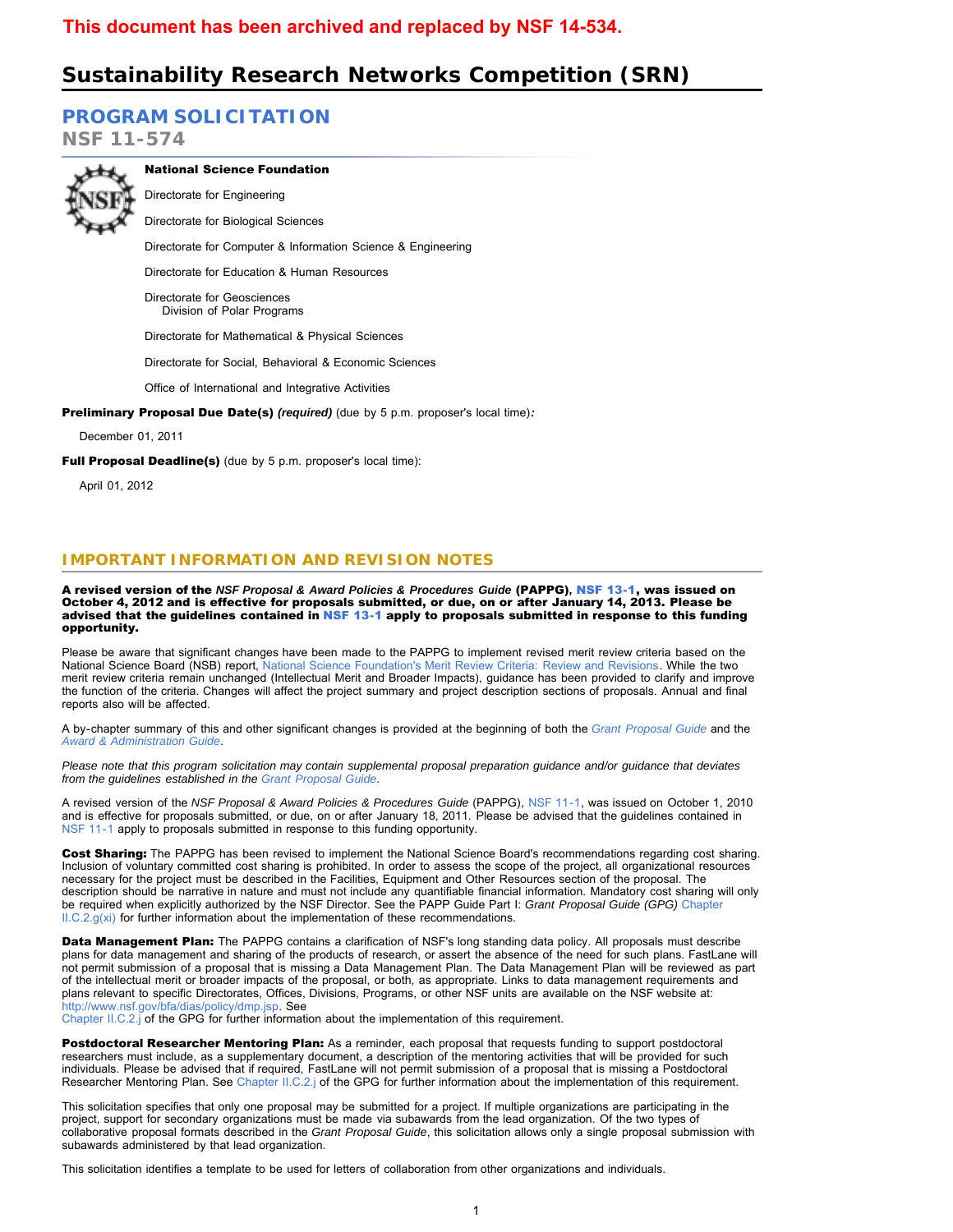# <span id="page-1-0"></span>**General Information**

### Program Title:

Sustainability Research Networks Competition (SRN)

#### Synopsis of Program:

Sustainability Research Networks will engage and explore fundamental theoretical issues and empirical questions in sustainability science, engineering, and education that will increase our understanding of the ultimate sustainability challenge - maintaining and improving the quality of life for the nation within a healthy Earth system. The goal of the Sustainability Research Networks (SRN) competition is to support the development and coalescence of entities to advance collaborative research that addresses questions and challenges in sustainability science, engineering, and education. SRNs will link scientists, engineers, and educators, at existing institutions, centers, networks, and also develop new research efforts and collaborations.

Each SRN network will be built upon an ambitious and nationally important sustainability theme. Proposers will be tasked with choosing a specific theme for their network, identifying the research already being done in this area, proposing methods for linking existing research efforts, and then proposing research needed to advance their specific research theme. Examples of possible SRN themes are provided in the "Program Description" section of this solicitation (Section II.B.). SRNs will foster new knowledge and tools at a frontier of research that significantly crosses and melds the boundaries of diverse disciplines, and creates the integrated science and engineering disciplines of the future. SRNs will pursue new opportunities in science, engineering and educational research that truly require the scale, scope, and facilities enabled by such a network.

The Sustainability Research Networks competition outlined here is one part of the growing NSF investment in its Science, Engineering and Education for Sustainability (SEES) portfolio ([www.nsf.gov/sees/\)](http://www.nsf.gov/sees/). Challenges associated with broadly based SEES goals will be met by supporting fundamental science and engineering research and education needed to understand and overcome the barriers to sustainable human well being and to forge reasoned pathways to a sustainable future. NSF, in partnership with other agencies, international efforts, and the private sector, aims to support members of the academic research community for projects which produce discoveries and knowledge that will inform decisions leading to environmental, energy, social and cultural sustainability. NSF support will advance the frontiers of conceptual, empirical and computational research in science, engineering and education so that the nation has the knowledge base to inform policies on sustainability.

Proposed SRNs are expected to be multi-dimensional with regard to "disciplines" and address fundamental issues that are likely to yield significant new understanding and knowledge.

### Cognizant Program Officer(s):

*Please note that the following information is current at the time of publishing. See program website for any updates to the points of contact.*

- Sarah L. Ruth, telephone: (703) 292-8521, email: [srn@nsf.gov](mailto:srn@nsf.gov)
- Bruce K. Hamilton, telephone: (703) 292-8320, email: [srn@nsf.gov](mailto:srn@nsf.gov)
- Alan J. Tessier, telephone: (703) 292-8481, email: [srn@nsf.gov](mailto:srn@nsf.gov)
- Krishna Kant, telephone: (703) 292-8950, email:  $\frac{\text{sm@nsf.gov}}{\text{sm@nsf.gov}}$
- Alphonse T. DeSena, telephone: (703) 292-5106, email: [srn@nsf.gov](mailto:srn@nsf.gov)
- Haiyan Cai, telephone: (703) 292-4777, email: [srn@nsf.gov](mailto:srn@nsf.gov)
- David McGinnis, telephone: (703) 292-7307, email: [srn@nsf.gov](mailto:srn@nsf.gov)
- Carleen F. Maitland, telephone: (703) 292-7225, email: [srn@nsf.gov](mailto:srn@nsf.gov)
- Anna M. Kerttula de Echave, telephone: (703) 292-7432, email: [srn@nsf.gov](mailto:srn@nsf.gov)
- Sarah Ruth, telephone: (703) 292-8521, email: [sruth@nsf.gov](mailto:sruth@nsf.gov)

### Applicable Catalog of Federal Domestic Assistance (CFDA) Number(s):

- 47.041 --- Engineering
- 47.049 --- Mathematical and Physical Sciences
- 47.050 --- Geosciences
- 47.070 --- Computer and Information Science and Engineering
- 47.074 --- Biological Sciences
- 47.075 --- Social Behavioral and Economic Sciences
- 47.076 --- Education and Human Resources
- 47.079 --- International and Integrative Activities (IIA) 47.081 --- Office of Experimental Program to Stimulate Competitive Research
- 

# **Award Information**

# Anticipated Type of Award: Cooperative Agreement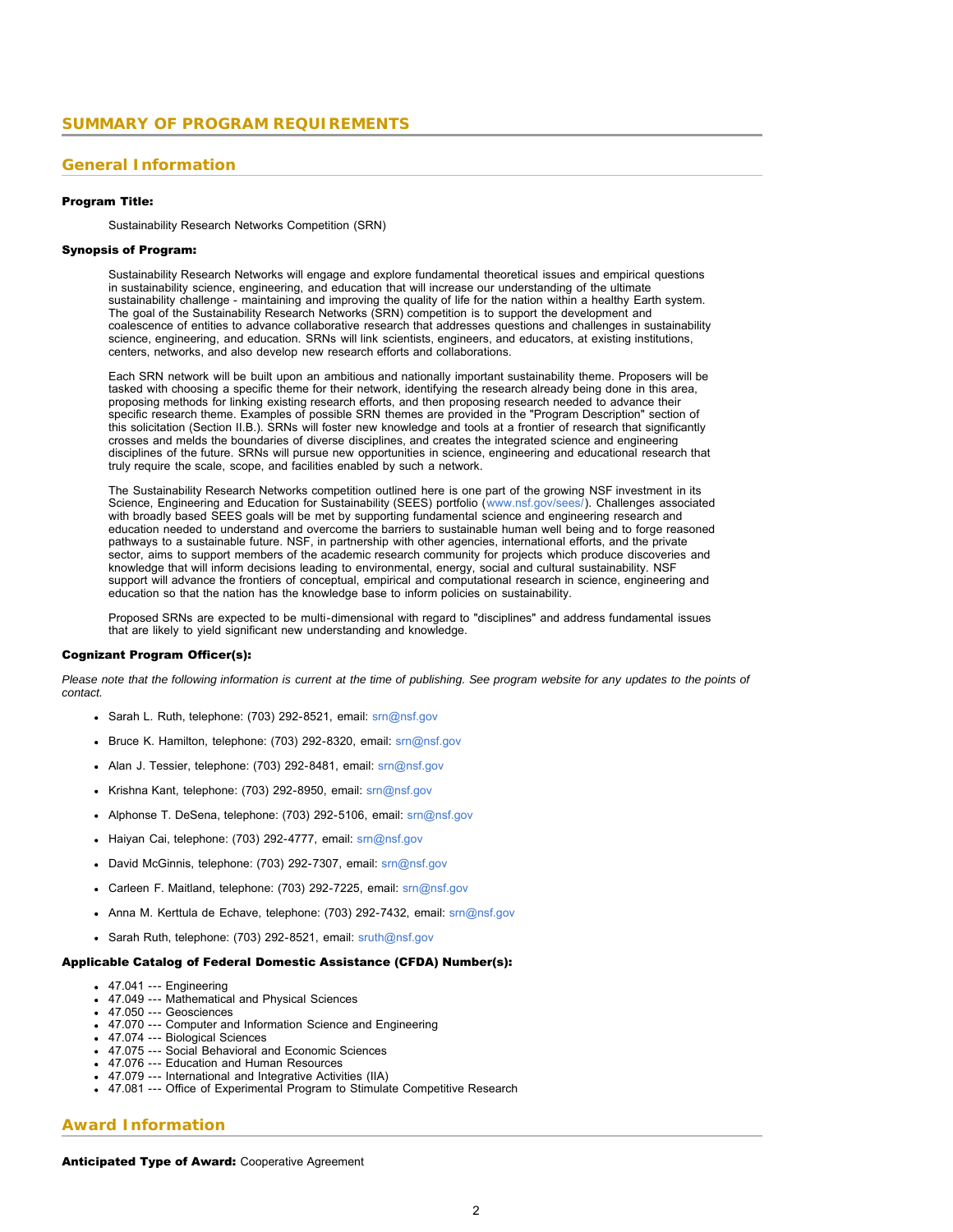**Estimated Number of Awards:** 3 to 4 SRNs, pending quality of proposals submitted and availability of funds.

Anticipated Funding Amount: \$36,000,000 pending availability of funds. SRN awards are expected to be 4 to 5 years in duration and budgets must not exceed \$12,000,000 total per award. The budget request must be consistent with the scope of the SRN network proposed. *Proposers are discouraged from asking for the maximum annual budget amount, unless the proposal outlines network activities that are consistent with this scope.*

# **Eligibility Information**

## Organization Limit:

Proposals may only be submitted by the following:

Preliminary proposals and invited full proposals may be submitted by U.S. academic institutions accredited in, and having a campus located in the U.S., that have research and degree-granting education programs in any area of research supported by NSF. The lead institution is expected to develop partnerships or arrangements with other universities/colleges, or other institutions such as national laboratories; research museums; private sector; state, local, and tribal governments; nongovernmental organizations; and international collaborators, as appropriate, to enable the SRN to attain its strategic goals.

#### PI Limit:

None Specified

#### Limit on Number of Proposals per Organization: 3

A single organization may submit a maximum of three preliminary proposals as the lead institution. Full proposals are to be submitted only when invited by NSF. There is no limit to participation as a partner institution. It is not likely that the SRN program will provide support for more than one SRN from any one lead institution in this competition.

### Limit on Number of Proposals per PI: 1

An individual may appear as Lead Principal Investigator (PI) on only one SRN proposal submitted in response to this program solicitation. These restrictions apply to this SRN solicitation only and are not meant to inhibit submissions of proposals by investigators to other NSF activities or programs.

# **Proposal Preparation and Submission Instructions**

### A. Proposal Preparation Instructions

- Letters of Intent: Not Applicable
- Preliminary Proposals: Submission of Preliminary Proposals is required. Please see the full text of this solicitation for further information.
- Full Proposals:
	- Full Proposals submitted via FastLane: NSF Proposal and Award Policies and Procedures Guide, Part I: Grant Proposal Guide (GPG) Guidelines apply. The complete text of the GPG is available electronically on the NSF website at: [http://www.nsf.gov/publications/pub\\_summ.jsp?ods\\_key=gpg.](http://www.nsf.gov/publications/pub_summ.jsp?ods_key=gpg)
	- Full Proposals submitted via Grants.gov: NSF Grants.gov Application Guide: A Guide for the Preparation and Submission of NSF Applications via Grants.gov Guidelines apply (Note: The NSF Grants.gov Application Guide is available on the Grants.gov website and on the NSF website at: [http://www.nsf.gov/publications/pub\\_summ.jsp?](http://www.nsf.gov/publications/pub_summ.jsp?ods_key=grantsgovguide) [ods\\_key=grantsgovguide\)](http://www.nsf.gov/publications/pub_summ.jsp?ods_key=grantsgovguide)

### B. Budgetary Information

- Cost Sharing Requirements: Inclusion of voluntary committed cost sharing is prohibited.
- Indirect Cost (F&A) Limitations: Not Applicable
- Other Budgetary Limitations: Not Applicable
- C. Due Dates
	- Preliminary Proposal Due Date(s) *(required)* (due by 5 p.m. proposer's local time)*:*

December 01, 2011

Full Proposal Deadline(s) (due by 5 p.m. proposer's local time):

April 01, 2012

# **Proposal Review Information Criteria**

Merit Review Criteria: National Science Board approved criteria apply.

# **Award Administration Information**

Award Conditions: Standard NSF award conditions apply.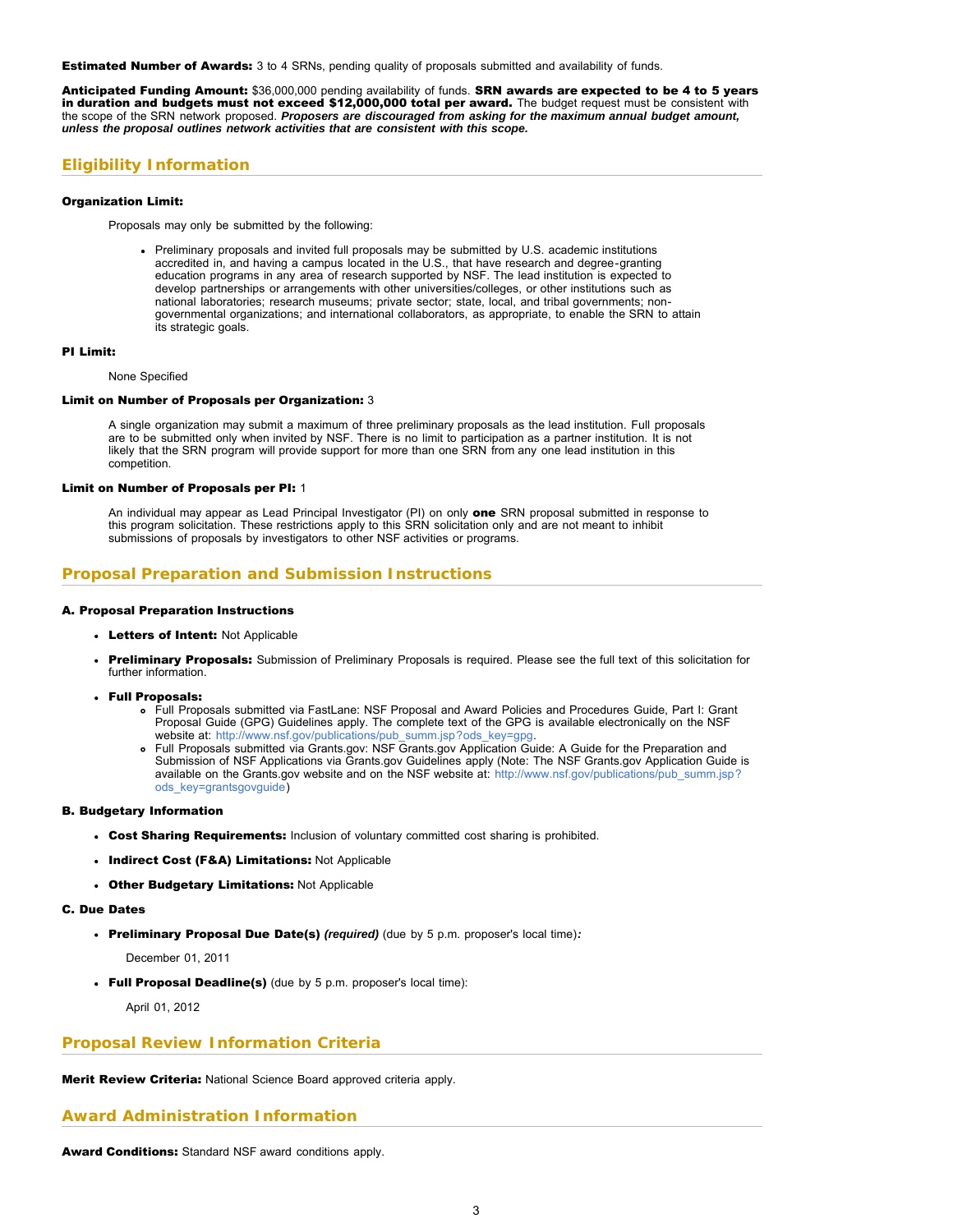### <span id="page-3-0"></span>**TABLE OF CONTENTS**

### [Summary of Program Requirements](#page-1-0)

- I. [Introduction](#page-3-1)
- II. [Program Description](#page-4-0)
- III. [Award Information](#page-5-0)
- IV. [Eligibility Information](#page-5-1)

#### V. [Proposal Preparation and Submission Instructions](#page-6-0)

- A. [Proposal Preparation Instructions](#page-6-0)
- B. [Budgetary Information](#page-10-0)
- C. [Due Dates](#page-10-1)
- D. [FastLane/Grants.gov Requirements](#page-10-2)

## VI. [NSF Proposal Processing and Review Procedures](#page-11-0)

- A. [Merit Review Principles and Criteria](#page-11-1) B. [Review and Selection Process](#page-13-0)
	-

### VII. [Award Administration Information](#page-14-0)

- A. [Notification of the Award](#page-14-1) B. [Award Conditions](#page-14-2)
- C. [Reporting Requirements](#page-14-3)
- VIII. [Agency Contacts](#page-14-4)
- IX. [Other Information](#page-15-0)
- X. [Appendix](#page-16-0)

## <span id="page-3-1"></span>**I. INTRODUCTION**

A sustainable world is one in which human needs are met equitably without harm to the environment, and without sacrificing the ability of future generations to meet their needs. Meeting this formidable challenge requires a substantial increase in our understanding of the integrated system of society, the natural world, and the alterations humans bring to Earth. NSF's Science, Engineering, and Education for Sustainability (SEES) activities aim to address this need through support for interdisciplinary research and education.

Fundamental to all sustainability research is the simultaneous consideration of social, economic, and environmental systems and the long-term viability of those systems. Concepts that underlie the science of sustainability include complex adaptive systems theory, emergent behavior, multi-scale processes, as well as the vulnerability, adaptive capacity, and resilience of coupled humanenvironment systems. An important research goal is to understand how patterns and processes at the local and regional scales are shaped by and feed into processes and patterns that manifest at the global scale over the long term. These topics guide research to explore alternate ways of managing the environment, migrating from finite resources to renewable or inexhaustible resources, and applying technology to improve human well-being. Conceptual frameworks for sustainability, including general theories and models, are critically needed for such informed decision-making.

SEES activities span the entire range of scientific domains at NSF and aim to: 1) support interdisciplinary research and education that can facilitate the move towards global sustainability; 2) build linkages among existing projects and partners and add new participants in the sustainability research enterprise; and 3) develop a workforce trained in the interdisciplinary scholarship needed to understand and address the complex issues of sustainability.

Sustainability Research Networks (SRN) is a multi-directorate program, cooperatively managed by all eleven NSF Directorates and Offices, that is part of the SEES portfolio. The goal of the SRN competition is to support the development and coalescence of integrated research enterprises that will achieve trans-disciplinary knowledge built around pressing societal needs in sustainability. The research will cross the boundaries of climate, energy, and environmental sciences, as well as physical and computational sciences, social and behavioral sciences, and educational sciences. The fundamental goal of this research is to inform societal actions for future environmental, economic, social and cultural sustainability.

SRNs will support innovative and leading-edge, fundamental research on sustainability science, engineering and education (e.g., conceptual, empirical, synthetic, computational) which is of a trans-disciplinary and large-scale nature that would not be possible within a single institution, center, or even through the normal collaborative modes of NSF research support. The SRN program offers an avenue for collaborations within the academic research and education communities, as well as with international and private sector partners. Collaborations through SRNs will productively cross the boundaries of the traditional sectors of the natural sciences, engineering, computing, mathematics, statistical and computational sciences, the social and behavioral sciences, and the educational sciences. SRNs will produce discoveries and knowledge that will inform decisions leading to environmental, energy, social and cultural sustainability. SRNs may build on existing NSF programs and extend to others to improve predictions, technologies, policies and practices related to sustainability, harnessing renewable energy resources, building healthy environments and conserving biodiversity, while enhancing human well-being and economic vigor.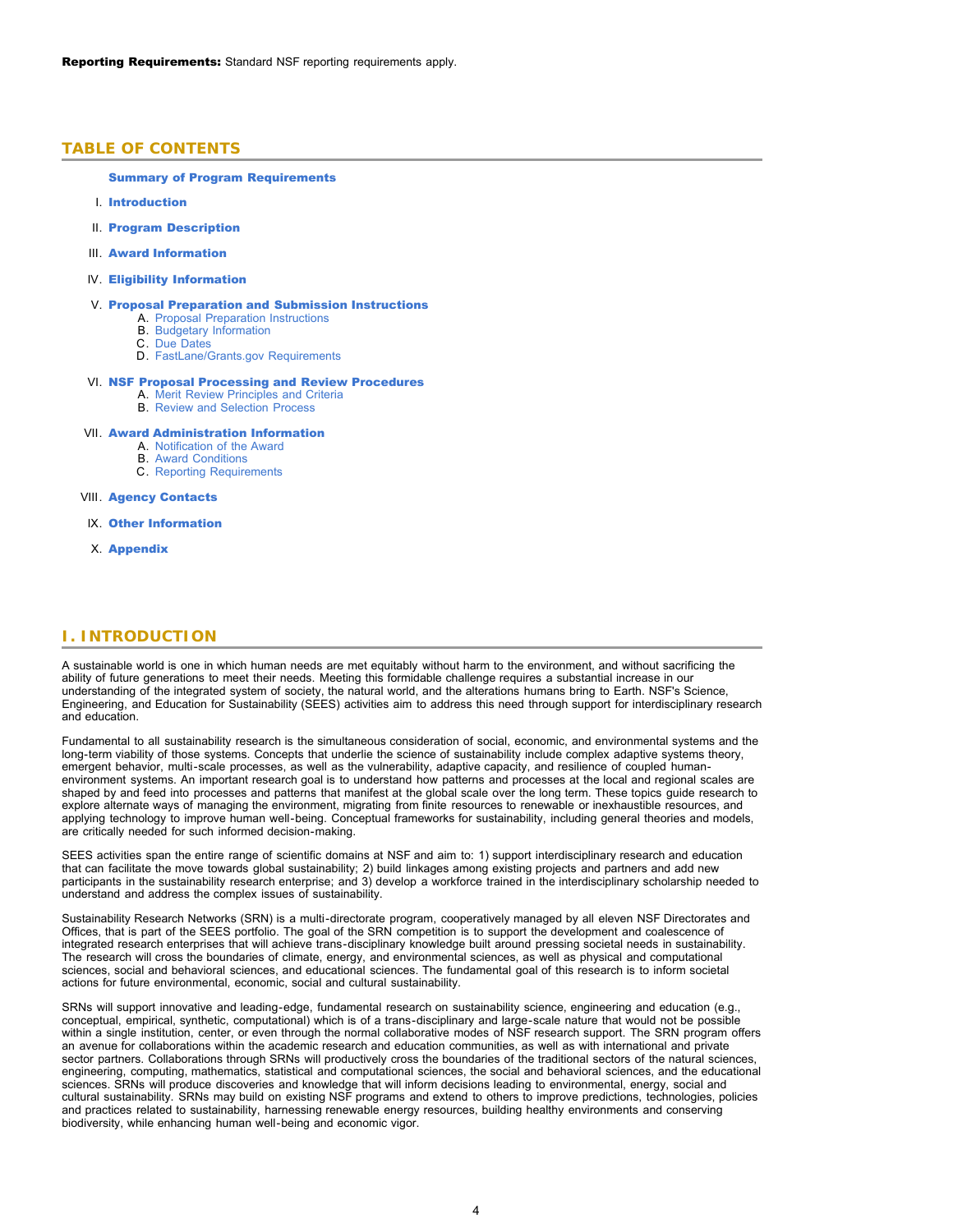# <span id="page-4-0"></span>**II. PROGRAM DESCRIPTION**

The SRN competition aims to support robust research collaborations that develop and strengthen research networks, and foster dialogue between highly-talented individuals from a spectrum of disciplines, sectors (e.g. research, education, policy), perspectives, and research methods. Networks will be unconstrained by institutional boundaries and may include an international reach. SRNs will connect interdisciplinary teams of investigators focused on performing cutting-edge research and education relating to the challenges of sustainability.

A number of general concepts underlie the science of sustainability, including complexity, emergent behavior, multi-scale processes, and adaptability and resiliency in coupled, human-environment systems. These topics guide research to define tradeoffs in alternate ways of managing the environment and applying technology to improve human well-being, to ensure robustness of social and environmental systems to disruption, and to anticipate thresholds or tipping points in response to rapid and gradual change. This research strives to understand how patterns and processes at the local and regional scales are shaped by - and feed into processes and patterns that manifest at the global scale over the long term. Conceptual frameworks for sustainability, including general theories and models, are still in their infancy, yet are critically needed to help inform management and policy decisions. The SRN competition seeks to address this need through support for interdisciplinary research and education that strengthens fundamental understanding of sustainability science, engineering, and education that will help achieve more sustainable pathways of development and improve human well-being.

#### A. Characteristics of SRNs:

SRN networks will be built upon an ambitious and nationally important theme that links scientists, engineers, and educators, at existing institutions, centers, networks, and/or the development of new nodes and interactions. SRNs will foster new knowledge and tools at a frontier of research that significantly crosses and melds the boundaries of diverse disciplines, and forges what will be viewed as integrated science and engineering disciplines of the future. SRNs will pursue new opportunities in science, engineering and educational research that truly require the scale, scope, facilities and integration enabled by such a network.

SRNs might connect with previously funded entities, such as centers or large institutes, which investigate sustainability science and engineering topics. SRNs might include broadly based, interdisciplinary synthesis components intended to integrate data from many different sources to address questions related to a sustainable human future. SRN research might also include modeling and large scale data analysis. Not all activities comprising the SRN networks need to be NSF-supported entities, but the NSF expects that its role in SRNs is in fundamental support of the academic research community. SRNs are encouraged to include, as appropriate to the theme, international partners, as well as activities, centers and networks supported by other federal agencies; state, local, and tribal governments; or the private sector.

SRNs will be expected to form effective and integrated educational structures and processes, across and throughout the network that not only meet the goals of the SRN itself, but also train the next generation of researchers to meet the trans-disciplinary research needs of the future. An SRN is expected to include a broad spectrum of research and education training opportunities. An SRN will support education activities which facilitate the development of a diverse, internationally-competitive and globally-engaged workforce of scientists, engineers, educators and citizens who are well-prepared for a variety of career paths related to sustainability.

SRNs will also perform outreach activities that allow the results of the research to be made available to those who might potentially apply it to sustainability solutions. These activities will also aim to build a wider community of participants, including industrial partners, resource managers, etc.

The network concept clearly demands a multiplicity of individuals, institutions, connections, and arrangements with high levels of integration. The network will include linkages within and between: campuses and schools; centers; smaller networks; state, local, and tribal governments; federal agencies and national labs; and private sectors in the U.S. as well as internationally. The network will be managed as a whole, with one partner institution (and individual director) serving as the lead in terms of the overall administration and integration of the shared research, education, and goals of the SRN. This institution will accept the overall management and budgetary responsibility for the proposed SRN and each proposal must include a detailed and justified management **plan** that describes the essential role of the lead and each partner entity, as well as explaining the germane contributions of each entity to the integrated research and education goals of the SRN. Each proposal must include a management plan that will facilitate integrative, collaborative research of the entire network. A SRN will include research, cyberinfrastructure for simulation, modeling and data management, support for workforce development, mechanisms for community engagement in the SRN's thematic areas, and evaluation and assessment activities.

SRN awards are expected to be 4 to 5 years in duration and budgets must not exceed \$12,000,000 total per award. The budget requested must be consistent with the scope of the SRN network proposed. *Proposers are discouraged from asking for the maximum budget amount, unless the proposal outlines network activities that are consistent with this scope. The expectation is that initial years might have smaller budgets.*

### B. Examples of SRN themes:

Below are noted several example SRN themes. These examples are neither prescriptive nor priority statements with regard to NSF's specific interests about SRNs and the intent of this solicitation, but provided as the types of topics that an SRN could address.

Energy and Materials Issues in Sustainability: To sustain the global energy and materials landscape, an SRN may build itself around the discovery of new chemistry, materials and processes for clean energy generation (solar, hydrogen, geothermal, wind, biomass, etc), processing of renewable resources, and replacements for scarce natural elements; using solar energy and novel catalysts for conversion of abundant molecules such as water, carbon dioxide and dinitrogen into, for example, feedstock chemicals or power plant fuels. In association with these technological advances, the SRN would also seek to improve understanding through the development of novel new theoretical/computational approaches for modeling, simulation and large scale data analysis of the physical and natural science processes impacting the intended efficient resource utilization, and assessing the robustness and resilience of these complex systems when subjected to destabilizing external forces and complex internal dynamics. The impact culturally and economically on the human-environment systems from arising fundamental shifts in resource utilization would also be targeted.

Urban Sustainability: More than half of the world's people now live in cities, and in the U.S., the figure is 80% (U.S. National Academies, "Pathways to Urban Sustainability: Research and Development on Urban Systems-Summary of a Workshop," The National Academies Press, Washington, D.C., 2010). Urban environments, both in the U.S. and abroad, spur economic development and allow for efficient use of resources, but their size means that cities consume resources at prodigious rates, in concentrated areas. Consequently, there is a need for research on how this trend of increased urbanization can be made more sustainable. A systems approach is required, with human-environment interactions at the urban-scale included. The overarching question is how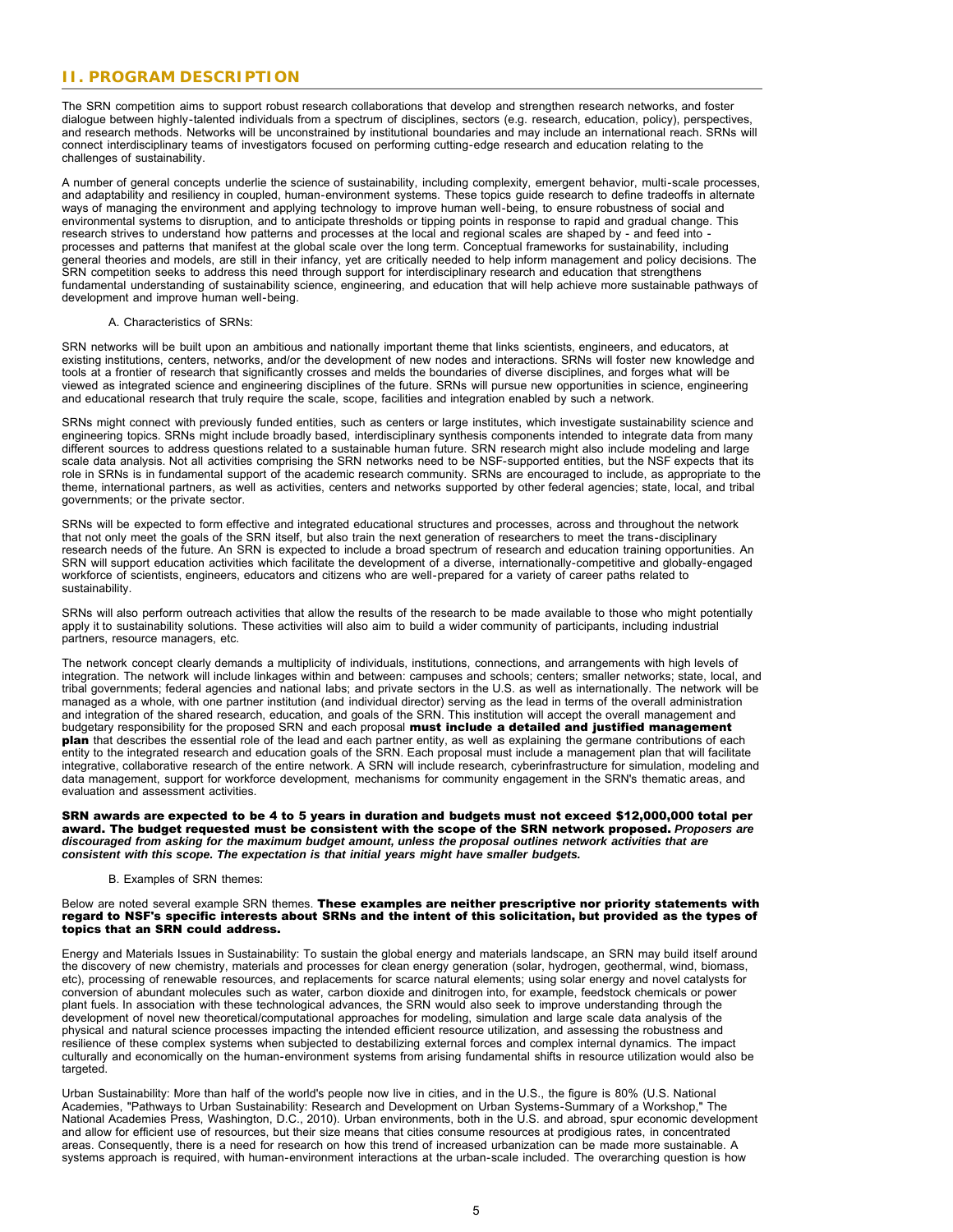can we develop sustainable urban systems that provide healthy, safe, and affordable environments for the growing number of Americans and others living in cities and their surrounding metropolitan areas across the globe?

Large Scale Energy Production and Consumption Dynamics: Driven by climate change and energy security concerns, the world is moving towards a model where energy production & distribution and storage becomes highly distributed, variable in scale (from large utility plants down to home or vehicular level operations), and is likely to involve a large number of technologies. At the same time, it is becoming technologically feasible to achieve significant reduction in consumption by large scale monitoring, coordination, intelligent control, education, and societal pressure. The major energy consumers in a society are transportation, residential and industrial/commercial. An intelligent, secure, multi-level management of energy in each of these sectors or a combination of them that considers interplay between production and consumption, and the considerations of the physical and social environment they operate in, can go a long way in enhancing energy sustainability.

Coastal System Vulnerability and Resilience: Home to more than one-half the world's population, the band of land and water that geographically defines coastal zones represents a distinctive interface characterized by a dynamic intersection of geological, ecological, oceanic, atmospheric, and social processes. Hotspots of urban development and global trade are located along coasts, yet coastal zones also encompass the most biologically productive and diverse ecosystems on the planet. Coastal systems are especially susceptible to disruption from extremes of weather, tectonic forces, human activity, and environmental changes associated with global warming. In the U.S., Alaska contains at least 50% of the total U.S. coastline and is facing the most rapid and severe climate changes, which threatens the health and cultural well-being of northern indigenous peoples and arctic residents. Coastal zones therefore represent complex, heterogeneous, and vulnerable systems of vital importance to regional and national economies and to critical ecosystem services that sustain human well-being. As a consequence of the distinctive interaction of physical and ecological processes, geographic intensity of human activities, and risk of natural and human-induced hazards, coastal systems present special challenges and opportunities to advance general understanding of vulnerability and resiliency in complex interacting systems.

Altered Biogeochemistry of Earth Systems: Many earth systems are being altered by the large-scale changes in the fundamental biogeochemical cycles on our planet. For example, manufactured nitrogen fertilizers and mined phosphorus used for agricultural production are changing ecosystem nutrient balances, yielding coastal, riverine, and lake eutrophication, and drinking water quality deterioration. Biogenic fossil fuels provide the energy foundation of society but are the source of CO<sub>2</sub> additions to our atmosphere and oceans that are warming the planet, acidifying the seas, and influencing the weather and long-term climate patterns of the earth. The alterations are strongly linked to human well-being through food production and water quality, economic development, and social change, but they are also strongly linked to the loss of ecosystems services, diminishing biological diversity, and the impacts on social and cultural systems. An SRN might encompass the fundamental research, needed to integrate the consequences of these biogeochemical changes on the environment and human communities, as well as consideration of the opportunities, pathways and tradeoffs for proposed environmental engineering solutions, and smart use of new technologies for energy and materials.

Sustainability of Freshwater Supplies: Water Sustainability is a social challenge because the complexity of responses of individuals and communities tends to increase with decreasing resource availability, and adaptive decisions choose winners and losers. The lack of a comprehensive knowledge of patterns and policies for water and energy uses, and their interconnections in the US, limits the ability to apply the adaptive management necessary to maintain energy and water security. Sustainability of the freshwater supply is a problem of hydrology and hydrometeorology, as we wrestle with predicting water fluxes and quality at decadal and regional scales; a problem of biology and conservation, as water availability and quality are determinants of ecosystem health; a problem of economics because of the inherent link of water supplies to food production, energy and industrial uses; and a problem of engineering as engineers design, install, and operate the freshwater supply and treatment systems of the nation.

Food Security and Land Use Change: Food production is vital to the populations of the world; it is the most fundamental element of human well-being and is intricately tied to the social and economic dynamics of the world. Production is intimately tied to energy and water use, technological developments in harvesting and culturing food species, education, human health, preservation of human culture, and the environment's ability to provide such critical ecosystems services. A SRN might be developed around improving our understanding of the economic and culture drivers for change in food provision, the long-term changes within environment systems that impact food sustainability (changes in soil and water quality attributes, the water cycle, erosion, oceanic ecosystems and physical processes, competing spatial use patterns on land, coastlines and the oceans), and examining the tradeoffs necessitated by technological innovation.

Again, these example themes must neither be viewed as prescriptive nor as priority statements with regard to NSF's specific interests about SRNs and the intent of this solicitation. We expect the nation's science, engineering and educational research communities to propose network level research that is truly innovative and challenging, addresses vitally important issues pertaining to sustainability for the future, and clearly requires the scale, scope and integrative nature of an SRN to achieve significant results.

# <span id="page-5-0"></span>**III. AWARD INFORMATION**

Anticipated Type of Award: Cooperative Agreement

**Estimated Number of Awards:** 3 to 4 SRNs, pending quality of proposals submitted and availability of funds.

Anticipated Funding Amount: \$36,000,000 pending availability of funds. SRN awards are expected to be 4 to 5 years in duration and budgets must not exceed \$12,000,000 total per award. The budget request must be consistent with the scope of the SRN network proposed. *Proposers are discouraged from asking for the maximum annual budget amount, unless the proposal outlines network activities that are consistent with this scope.*

# <span id="page-5-1"></span>**IV. ELIGIBILITY INFORMATION**

#### Organization Limit:

Proposals may only be submitted by the following:

Preliminary proposals and invited full proposals may be submitted by U.S. academic institutions accredited in, and having a campus located in the U.S., that have research and degree-granting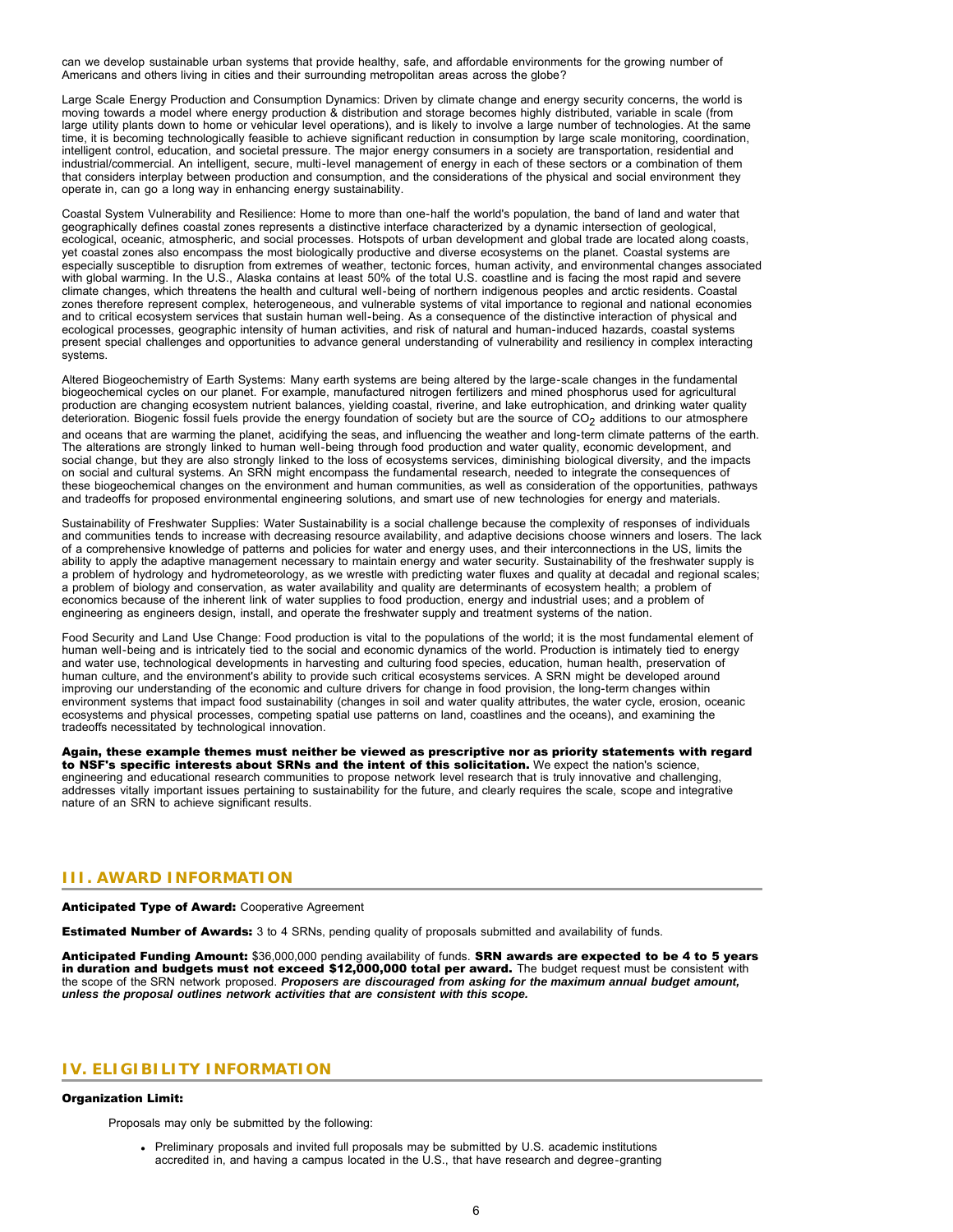education programs in any area of research supported by NSF. The lead institution is expected to develop partnerships or arrangements with other universities/colleges, or other institutions such as national laboratories; research museums; private sector; state, local, and tribal governments; nongovernmental organizations; and international collaborators, as appropriate, to enable the SRN to attain its strategic goals.

#### PI Limit:

None Specified

#### Limit on Number of Proposals per Organization: 3

A single organization may submit a maximum of three preliminary proposals as the lead institution. Full proposals are to be submitted only when invited by NSF. There is no limit to participation as a partner institution. It is not likely that the SRN program will provide support for more than one SRN from any one lead institution in this competition.

### Limit on Number of Proposals per PI: 1

An individual may appear as Lead Principal Investigator (PI) on only one SRN proposal submitted in response to this program solicitation. These restrictions apply to this SRN solicitation only and are not meant to inhibit submissions of proposals by investigators to other NSF activities or programs.

# <span id="page-6-0"></span>**V. PROPOSAL PREPARATION AND SUBMISSION INSTRUCTIONS**

# **A. Proposal Preparation Instructions**

Preliminary Proposals *(required):* Preliminary proposals are required and must be submitted via the NSF FastLane system, even if full proposals will be submitted via Grants.gov.

When preparing a preliminary proposal for this competition, proposers are advised to consult the Program Description for general information pertinent to the SRN program and the Proposal Review Information found in section VI of this solicitation for information on specific questions that reviewers of preliminary proposals will be asked to address. Required components of the preliminary proposal are given below. Strict adherence to page limitations given in this document is required. Proposers should review the most current [NSF Grant Proposal Guide](http://www.nsf.gov/publications/pub_summ.jsp?ods_key=gpg) (GPG) for specific information on signatures and format for the required sections.

#### Preliminary Proposal Contents

The preliminary proposal should consist of the following elements:

#### 1. Cover Sheet. For planning purposes, use the last Monday of September as the start date. The proposed SRN Director must be shown as the Principal Investigator.

2. Project Summary. (1 page maximum) Provide an overview of the proposed SRN, addressing separately the intellectual merit and broader impacts of the SRN. The summary should be written in the third person, informative to those working in the same or related field(s), and understandable to a scientifically or technically literate reader.

3. Table of Contents. A Table of Contents is automatically generated for the proposal by the FastLane system. The proposer cannot edit this form.

4. Project Description (8-pages maximum). The Project Description should articulate a vision for the proposed SRN that clearly outlines the grand challenges being addressed or breakthroughs being sought. The proposed research and network activities should be sufficiently complex and large-scale to justify an SRN and flexible enough to permit change as the research proceeds. The proposed approaches must be innovative, and it must be clear how the integrated network activities will transform our knowledge of, and lead to significant impact on, issues relating to environmental, energy, social and cultural sustainability. The Project Description must describe how the integration of research and education in the SRN will advance the SRN research theme in a way that other funding mechanisms cannot. A justification for the focus of the education and outreach activities should be included and described in the context of current knowledge of teaching and learning. Include a description of the leadership team members and why each is essential to the project plan (must not be more than 2 pages). In addition to an outline of the proposed SRN research theme, some illustrative examples of specific research directions with sufficient detail to be evaluated by reviewers should be included. *Results from Prior NSF Support should not be included*. Links to URLs may not be used.

5. References Cited (2-page limit). See NSF GPG instructions.

6. Biographical Sketches (2-page limit per person). Biographical Sketches are only required for the SRN Director and the members of the leadership team, which comprises up to 3 senior personnel per institution. See GPG for details.

7. Management Plan (2-page limit): Include an outline of the proposed Management Plan for the SRN. This plan must also show how proposers plan to manage collaborative partners.

8. Supplementary Documents: (to be entered in the Supplementary Documents section of Fastlane). A list of Partner Institutions, Organizations, and Project Personnel is required. This information provides NSF and reviewers with a comprehensive list of personnel and institutions involved in the SRN.

a. List all project personnel who have a role in the management, research, education, and outreach components of the SRN. Use the following format:

#### Project Personnel:

last name, first name, institution/organization

b. Additionally, provide a separate list of all institutions and organizations for which there are corresponding project personnel organized into the following categories: Academic institutions; National Laboratories; Research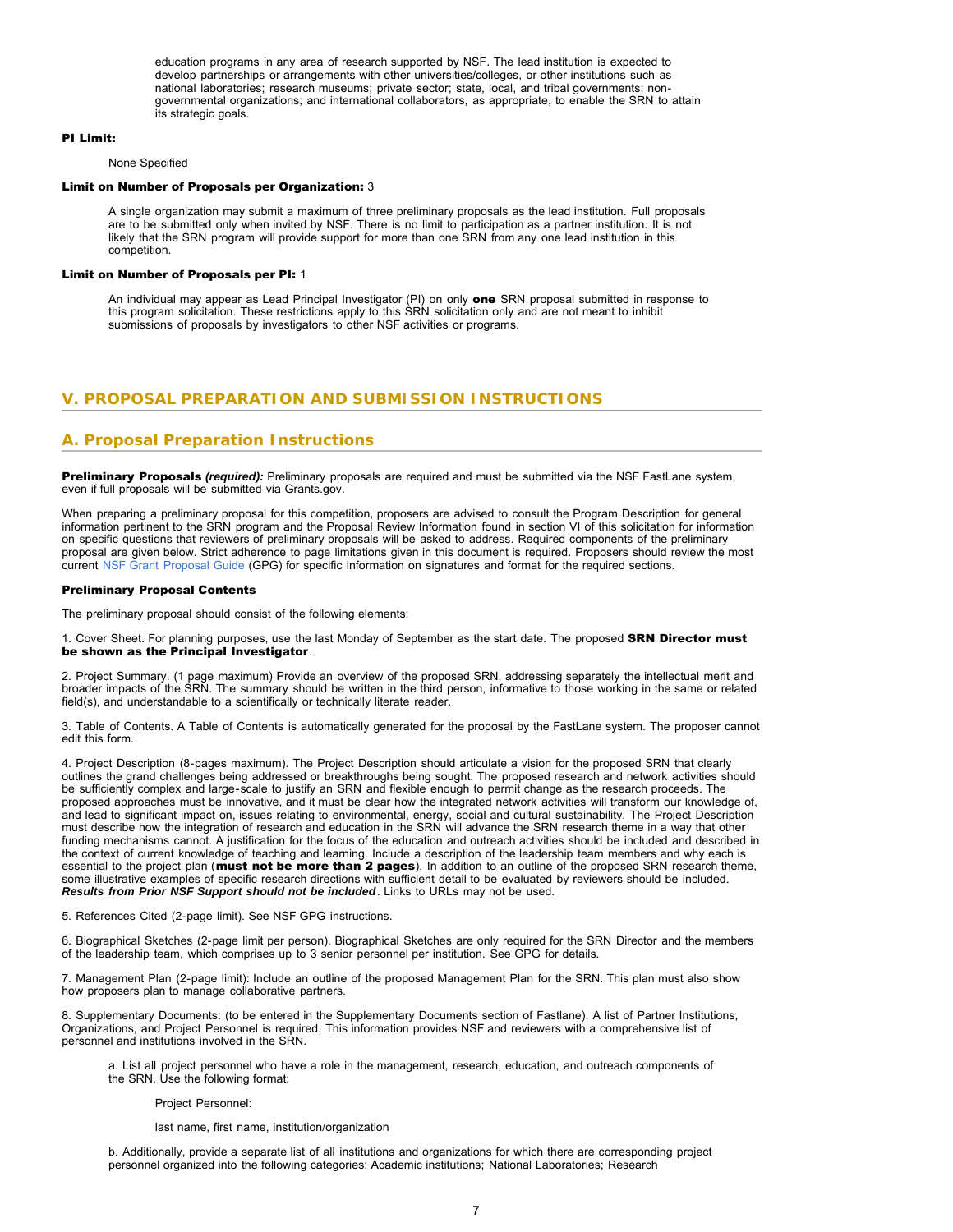Museums; Federal Government; State, Local, and Tribal Government; Industry; Non-Governmental Organizations; and International institutions.

For preliminary proposals, no other items or appendices are to be included. Do not include information pertaining to "Current and Pending Support", and "Facilities, Equipment and Other Resources". Preliminary proposals containing items other than those required above will be returned without review.

### Optional Information to be submitted to NSF via the FastLane Single Copy Documents Section.

- List of suggested reviewers or reviewers not to include (with a brief explanation or justification for why the reviewer should be excluded);
- Proprietary or privileged information (if applicable).

#### Required Information to be submitted to NSF via email.

The proposer is required to send a single spreadsheet per project listing conflicts of interest to NSF via email. After receipt of the proposal number from FastLane, send an email to [SRN@nsf.gov.](mailto:SRN@nsf.gov) The subject heading of the email should note the proposal number. In the body of the email provide the proposal number, the PI name, and the name of the lead institution. Attach a list of participants, partners, and their conflicts of interest. This table must be submitted within one week following the proposal submission deadline and will be used by NSF to check for conflicts of interest in assembling the review community. Remember to email this table to [SRN@nsf.gov;](mailto:SRN@nsf.gov) do NOT submit it through FastLane.

Full Proposal Preparation Instructions: Proposers may opt to submit proposals in response to this Program Solicitation via Grants.gov or via the NSF FastLane system.

- Full proposals submitted via FastLane: Proposals submitted in response to this program solicitation should be prepared and submitted in accordance with the general guidelines contained in the NSF Grant Proposal Guide (GPG). The complete text of the GPG is available electronically on the NSF website at: [http://www.nsf.gov/publications/pub\\_summ.jsp?ods\\_key=gpg.](http://www.nsf.gov/publications/pub_summ.jsp?ods_key=gpg) Paper copies of the GPG may be obtained from the NSF Publications Clearinghouse, telephone (703) 292-7827 or by email from [nsfpubs@nsf.gov.](mailto:nsfpubs@nsf.gov) Proposers are reminded to identify this program solicitation number in the program solicitation block on the NSF Cover Sheet For Proposal to the National Science Foundation. Compliance with this requirement is critical to determining the relevant proposal processing guidelines. Failure to submit this information may delay processing.
- Full proposals submitted via Grants.gov: Proposals submitted in response to this program solicitation via Grants.gov should be prepared and submitted in accordance with the NSF Grants.gov Application Guide: A Guide for the Preparation and Submission of NSF Applications via Grants.gov. The complete text of the NSF Grants.gov Application Guide is available on the Grants.gov website and on the NSF website at: ([http://www.nsf.gov/publications/pub\\_summ.jsp?](http://www.nsf.gov/publications/pub_summ.jsp?ods_key=grantsgovguide) [ods\\_key=grantsgovguide\)](http://www.nsf.gov/publications/pub_summ.jsp?ods_key=grantsgovguide). To obtain copies of the Application Guide and Application Forms Package, click on the Apply tab on the Grants.gov site, then click on the Apply Step 1: Download a Grant Application Package and Application Instructions link and enter the funding opportunity number, (the program solicitation number without the NSF prefix) and press the Download Package button. Paper copies of the Grants.gov Application Guide also may be obtained from the NSF Publications Clearinghouse, telephone (703) 292-7827 or by e-mail from [nsfpubs@nsf.gov.](mailto:nsfpubs@nsf.gov)

Full proposals will be accepted only if invited by NSF. Due to the complexity of the proposals being submitted, use of FastLane to prepare and submit invited full proposals is strongly encouraged. When preparing a full proposal for this competition, proposers are advised to review the Program Description and the Proposal Review Information found in this solicitation for general information pertinent to this program. Proposers are encouraged to review the most current NSF *Grant Proposal Guide* ([GPG](http://www.nsf.gov/publications/pub_summ.jsp?ods_key=gpg)) for specific information on signatures and format for the required sections.

The full proposal should provide much more detail than the preliminary proposal and include information on implementation plans and assessment. Descriptions should be clear and concise. Every effort should be made to update information that was provided in the preliminary proposal and to fully address issues raised in the preliminary proposal review. Full proposals should be comparable in scope and effort to that which was presented in the preliminary proposal. Required proposal components and additions to, or differences from, the NSF GPG are given below.

#### Full Proposal Contents

### Required Sections of the Full Proposal

The full proposal must include only the main documents and supplementary documents described in Sections 1- 14, below.

1. Cover Sheet. For planning purposes, use the last Monday of September as the start date. The full proposal must show the proposed SRN Director as the Principal Investigator. Include the pre-proposal number and follow instructions provided in FastLane and GPG.

2. Project Summary. Both NSF merit review criteria (intellectual merit and broader impacts) must be addressed in separate statements (see NSF Grant Proposal Guide for additional instructions). The summary should be written in the third person, and be informative to persons working in the same or related fields, and understandable to a scientifically or technically literate lay reader. Provide a clear and concise description of the SRN including rationale, mission, vision, as well as education and outreach plans.

3. Table of Contents. A Table of Contents is automatically generated for the proposal by the system. The proposer cannot edit this form.

4. Project Description. The Project Description must contain only Sections (4.a) through (4.e) described below and cannot exceed 25 pages including tables and illustrations. The broader impacts resulting from the proposed project must be addressed and described as an integral part of the narrative.

(4.a) Rationale for SRN Approach: Explain the unique opportunities that an integrated SRN will provide and describe what will be achieved through the integrated network activities that could not be achieved with group or individual support. Discuss the strategic goals of an integrated SRN. Describe the expected legacy and national and/or global impact of the proposed SRN for sustaining human well-being in a healthy Earth System.

(4.b) Research and Network Objectives of the SRN: State the overall vision and research goals of the integrated SRN. Describe the proposed research areas/themes, how they integrate with each other to realize the SRN's research vision. Provide timelines for the activities. Indicate how each network node, partner organization or participant will contribute to the overall network. The research focus and network scope should be sufficiently longterm to justify an SRN and flexible enough to permit change as the research proceeds. Provide a research plan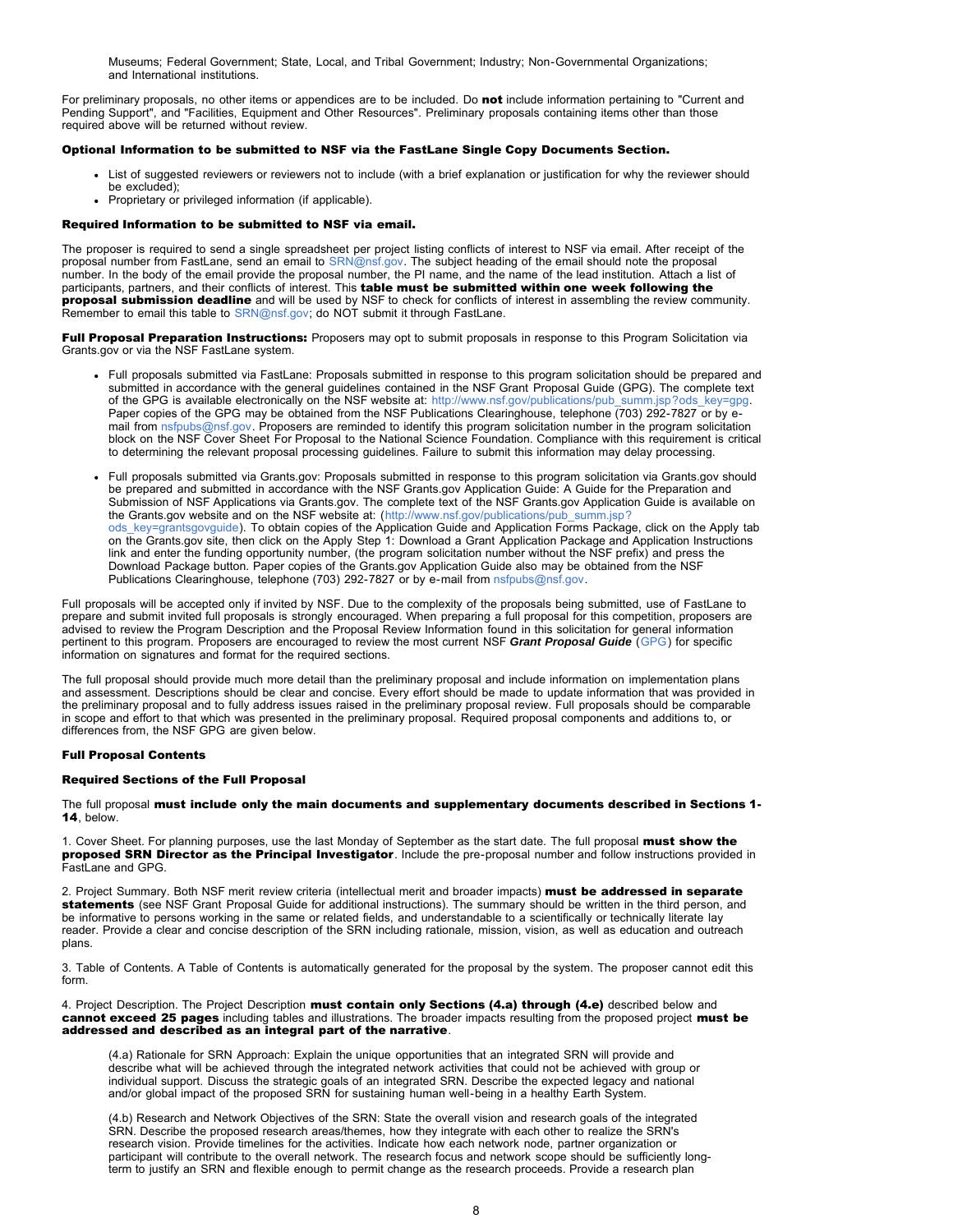with sufficient detail to allow assessment of the scientific merit and to justify the necessity for the SRN mode of operation.

Indicate the potential impact or expected significance that the SRN's research and network activities will have on the Nation's scientific and educational efforts toward achieving a sustainable future. Include a description of current research activities and, if the proposed SRN research is closely related to an established Network, explain how the research activities of the proposed Network complement, as well as differ, from those of existing Networks. Describe the plans for coordination and cooperation among the relevant networks. Explain how the proposed research relates to other state and national research capabilities, as well as international programs, in the proposed fields of research.

(4.c) Education, training, and Broadening Participation of Underrepresented Groups: Present an innovative education plan that describes how the SRN will integrate research, education, and activities that involve public participation and engagement such as citizen science activities and public deliberation and dialogue. The education goals of an SRN may address the needs of students participating in SRN research activities or students in broader fields of research represented by the SRN activities as appropriate. SRNs are encouraged to focus their education efforts on specific programs that are appropriately integrated into the research activities of the SRN rather than attempting to be comprehensive. Describe plans for the mentoring and professional development of participants at all levels, including undergraduate and graduate students, postdoctoral researchers, and early career faculty. Name the lead organizations and key individuals involved with individual projects, and explain the potential contributions and role of each in the education activity. Describe the process by which the education and human resource development goals will be established, used to guide the formal evaluation approaches, and modified during the award period, if needed. Provide timelines for all activities and explain how and when progress toward these goals will be measured.

Describe plans for attracting and retaining a diverse group of students, postdocs, faculty and administrative staff, including U.S. citizens, nationals and permanent residents, and those from underrepresented groups, in the SRN research and education activities. Describe the proposed activities in sufficient detail to allow assessment of their intrinsic merit, potential effectiveness, and their anticipated contribution toward a highly competent and globally engaged technical and instructional workforce and educated citizenry. Demonstrate that the SRN leadership has critically considered broadening participation for groups underrepresented in the sciences, mathematics and engineering AND describe the diversity objectives and outline strategies for achieving them at all organizational levels of the SRN activities. Include the contribution/role of partner organizations and how they will be fully integrated into the SRN diversity plans.

(4.d) Management Plan for the SRN: Develop and present a management plan for the integrated SRN including a diagram to explain the organizational relationships and reporting structure among the key areas of responsibility. Identify key members of the SRN Management Team and explain their specific roles and areas of responsibility. The SRN Director must have the capacity to develop and lead a diverse team for fulfilling the vision of the SRN. Key members of the SRN Management Team must have the management experience and qualifications to administer their component of the SRN. Identify responsibilities of the lead and partner organizations. Explain the role of each key participant/component and explain the approach for integrating and managing all partners. Describe the processes to be used to prioritize SRN activities; to select and integrate research projects with one another and with other SRN activities; to allocate funds and equipment across SRN activities and among partners; and succession plans for the SRN leadership team if necessary.

(4.e.) Results from Prior NSF Support: PI, co-PIs, and Senior Personnel who received NSF funding in the past five years must provide information on the prior award(s), major achievements and relevance to the proposed SRN project. Individuals who have received more than one prior award (excluding amendments) must report on the award most closely related to this proposal. Required information is described in the Grant Proposal Guide."

#### An external advisory committee (EAC) will be required to provide guidance and advice to the SRN on all activities, but it is not required to assemble members at this stage. *Do not name prospective members of the EAC here.* If a proposal is selected for a site visit, NSF will require more detailed information on the EAC and the overall management plan for the SRN.

5. Facilities, Equipment and Other Resources. Provide a synopsis of institutional resources that will be available to the SRN (dedicated space, access to facilities and instrumentation, faculty and staff positions, access to programs that assist with curriculum development or broadening participation of groups underrepresented in the sciences mathematics and engineering, or other institutional programs that could provide support to the SRN). In order for NSF, and its reviewers, to assess the scope of a proposed project, all resources (including those from partner organizations) available to the project, must be described in this section. Note that inclusion of voluntary committed cost sharing is prohibited. The description should be narrative in nature and must not include any quantifiable financial information. See [GPG Chapter II.C.2.i](http://www.nsf.gov/pubs/policydocs/pappguide/nsf11001/gpg_2.jsp#IIC2i) for further guidance.

6. Budget and Budget Justification. Provide a budget for each of the five years. FastLane or Grants.gov will automatically provide a cumulative budget. The proposed budget should be consistent with the needs and complexity of the proposed activity. The budget and budget justification should reflect start-up activities at the commencement of the SRN activities. Funds allocated for research, education, broadening participation, and outreach activities must be discernible. Identify items of equipment costing more than \$10,000. Full justification for the latter is required. Individual graduate students may not be supported for a period in excess of five years.

Attach subaward budgets and budget justifications for each participating institution. Since SRN does not accept separately submitted collaborative proposals, the submitting lead institution will manage funds allocated to participating institutions as subawards.

For projects involving international collaborations:

- Other Direct Costs: May include, for example, research and education communication linkages between institutions, language training, non-travel costs associated with coordination meetings, and preparation/orientation of students for living abroad. Collaborative research-related activities at foreign sites by U.S. undergraduate students, graduate students, and/or early career researchers also can be funded through direct costs.
- Participant Support Costs: Stipends, travel, subsistence and other costs of participation for undergraduate students or K-12 teachers should be included under Participant Support Costs. Stipends for undergraduate students should be budgeted at rates comparable to those in the Research Experiences for Undergraduates (REU) program ([http://www.nsf.gov/funding/pgm\\_summ.jsp?pims\\_id=5517\)](http://www.nsf.gov/funding/pgm_summ.jsp?pims_id=5517), in addition to any travel and subsistence costs incurred while abroad. Travel, subsistence and other costs of participation in project meetings and workshops for faculty, researchers and students from non-grantee institutions (who are not included in subawards) also should be included under Participant Support Costs.
- Travel: Research-related travel support (i.e., airfare, lodging, meals, and incidental expenses). For living expenses abroad,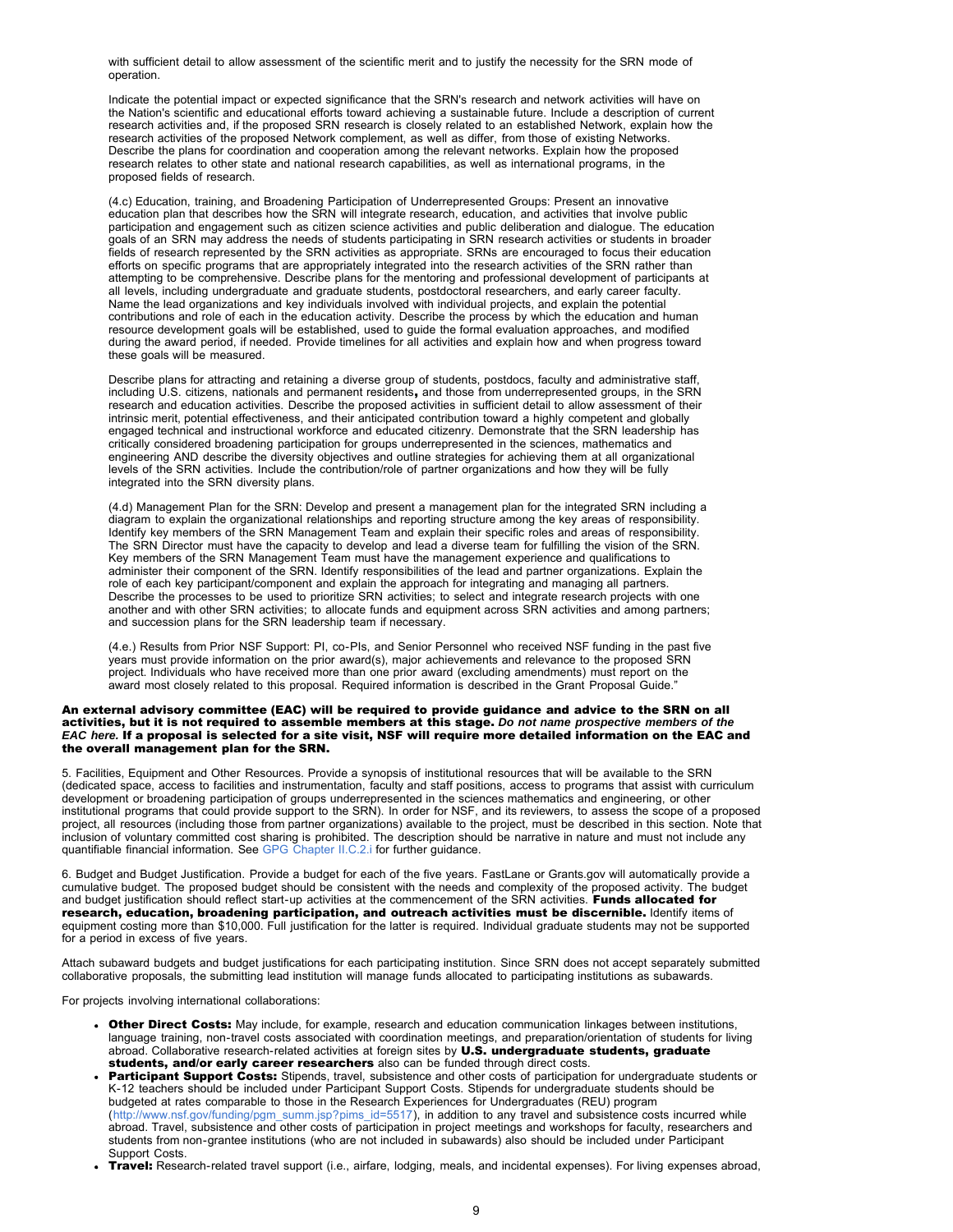applicants are encouraged to work with international counterparts to develop realistic budget requests. For example, access to university guest housing or similar facilities should be explored. Cost-effective arrangements should be made for individuals residing at the international site for extended periods and for projects involving on-going exchanges of shortterm visitors. Costs for lodging, meals and incidental expenses (MI&E) should not exceed the [authorized U.S. Government](http://nsf-be-01.ad.nsf.govexchweb/bin/redir.asp?URL=http://aoprals.state.gov/content.asp?content_id=184) [per diem rates,](http://nsf-be-01.ad.nsf.govexchweb/bin/redir.asp?URL=http://aoprals.state.gov/content.asp?content_id=184) calculated at the daily rate for the first 30 days of a project visit, and 50 percent of that rate for all time after that.

- Visas and Permits: PIs are responsible for obtaining any required visas for foreign travel and through the U.S. research institution, for providing documentation in support of U.S. visas for foreign counterpart investigators. PIs are also responsible for obtaining research permits and import/export documents, where necessary.
- NSF awards normally support the U.S. portion of the collaboration. International partners are expected to seek support from their respective funding organizations. The NSF budget may be used to support: (1) travel expenses for US scientists and students participating in exchange visits integral to the project; and (2) Project-related expenses to US participants to engage in research activities while abroad. However, when collaborators are scientists and engineers from a developing country or from a country whose currency is not convertible, limited funds may be requested to support their participation in the project. Proposers should consult the cognizant NSF Office of International Science and Engineering (OISE) program officer for the country(ies) in question (<http://www.nsf.gov/od/oise/country-list.jsp>).
- Although reciprocal visits by international researchers and students to U.S. institutions are encouraged, NSF will not usually pay for the expenses of foreign scientists or students undertaking such visits. However, when projects involve exchanges of researchers and/or students, reciprocal arrangements for provision of housing and subsistence are encouraged, with adherence to the overall principle that each side supports equivalent services.
- 7. References Cited. Section not to exceed five pages.

8. Biographical Sketches (two page limit per person). Biographical Sketches are only required for the SRN Director and the members of the leadership team, which comprises up to 3 senior personnel per institution. See GPG for details. Copies of publications should not be included or sent to NSF.

9. Current and Pending Support. Provide current and pending support information for the PI and all members of the leadership team for whom biographical sketches have been provided.

### Special Information and Required Supplementary Documents (Sections 10-15):

10. (Required information to be entered in the Supplementary Documents section in FastLane. For Grants.gov users, supplementary documents should be attached in Field 11 of the R&R Other Project Information Form.)

(10 a.) Partner Institutions and

(10 b.) Project Personnel. The list of Partner Institutions and Project Personnel that were required in the preliminary proposal must be updated to reflect any changes occurring since the time of preliminary proposal submission.

11. Letters of Collaboration. This section should include any letters of collaboration from individuals or organizations that are integral parts of the proposed project, such as the involvement of collaborator organizations that are not supported by sub-awards or documentation of permission to access sites, materials, or data for research or other associated project activities. Letters of collaboration should focus solely on affirming that the individual or organization is willing to collaborate on the project as specified in the project description of the proposal. *No additional text, especially elaboration of the nature of activities to be undertaken by the collaborator and endorsements of the potential value or significance of the project for the collaborator, may be* included. A template that should be used for the preparation of letters of collaboration is provided below. Each statement must be signed by the designated collaborator. Requests to collaborators for letters of collaboration should be made by the PI well in advance of the proposal submission deadline, because they must be included at the time of the submission of the full proposal. Letters deviating from this template are not accepted and may be grounds for returning the proposal without review.

Letters of collaboration are not required for any individual designated as a principal investigator, member of the leadership team, or senior personnel, nor are letters of collaboration required for any organization that will be a sub-awardee in the proposal budget. (Inclusion of biographical sketches and current and pending support statements for individuals and sub-award budgets for organizations are considered to be implicit statements affirming involvement in the proposed project.)

The project description should document the nature and need for all collaborations. Each statement must be signed by the designated collaborator. Requests to collaborators for letters of collaboration should be made by the PI well in advance of the proposal submission deadline, because they must be included at the time of the submission of the full proposal. Letters deviating from this template are not accepted and may be grounds for returning the proposal without review.

### *Template to be used for letters of collaboration*

To: NSF SRN Program

From: \_\_\_\_\_\_\_\_\_\_\_\_\_\_\_\_\_\_\_\_\_\_\_\_\_\_\_\_\_\_\_\_\_\_\_\_

(Printed name of the individual collaborator or name of the organization and name and position of the official submitting this memo)

By signing below (or transmitting electronically), I acknowledge that I am listed as a collaborator on this SRN proposal, entitled<br>"\_\_\_\_\_(proposal title)\_\_\_\_\_\_\_\_," with \_\_\_\_\_\_\_(PI name)\_\_\_\_\_\_\_ as the Principal Investigator \_ as the Principal Investigator. I agree to undertake the tasks assigned to me, as described in the proposal, and I commit to provide or make available the resources designated in the proposal.

Signed:

Organization:

Date:

<sup>12.</sup> Data Management Plan. This document should describe how the proposal conforms to NSF policy on the dissemination and sharing of research results, which provides that investigators are expected to share with other researchers, at no more than incremental cost and within a reasonable amount of time, the primary data, samples, physical collections, software, curriculum materials, and other supporting materials created or gathered in the course of work under NSF grants. The following items should be included in this subsection:

the types of data, samples, physical collections, software, curriculum materials, and other materials to be produced in the course of the project;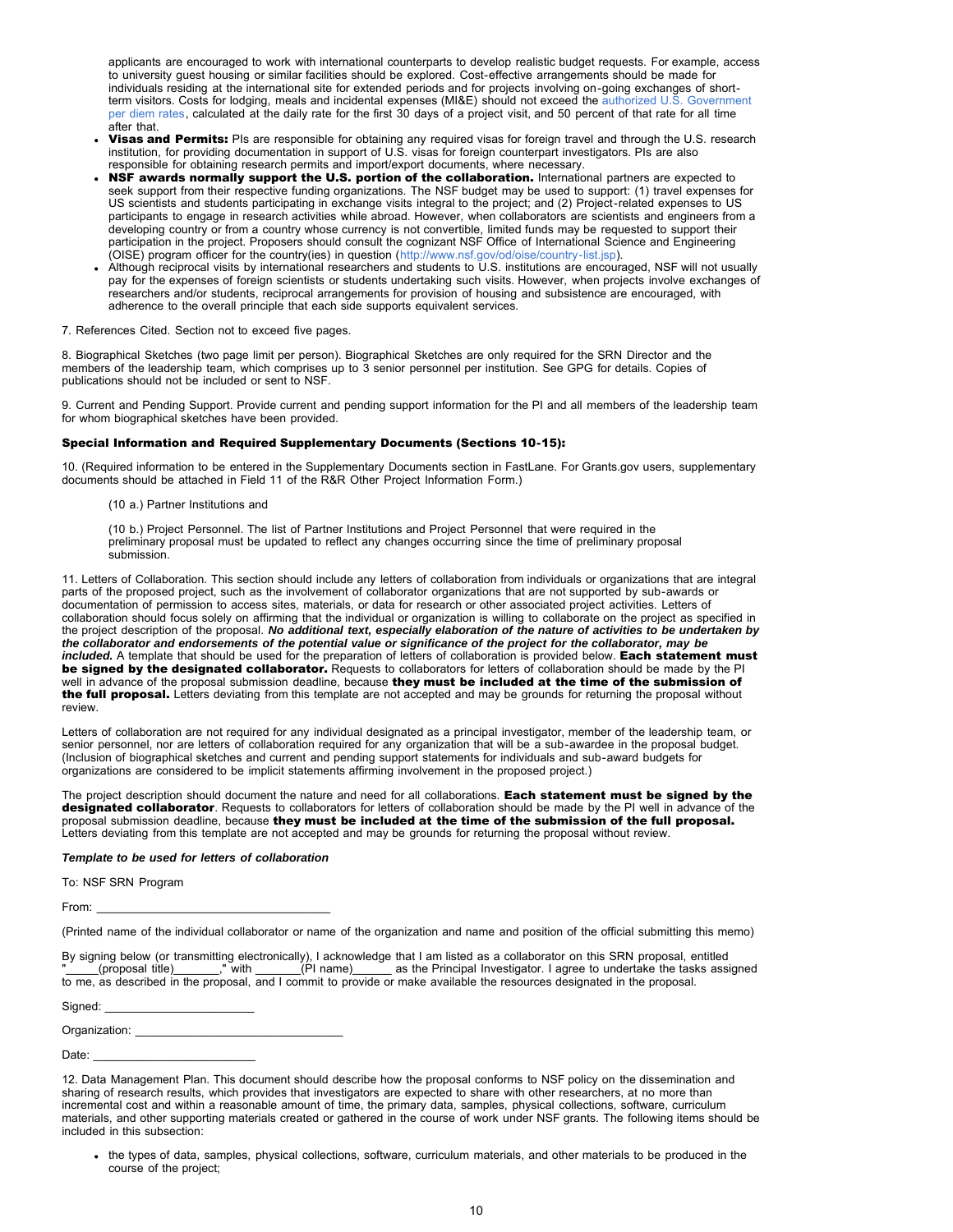- <span id="page-10-1"></span>the standards to be used for data and metadata format and content (where existing standards are absent or deemed inadequate, this should be documented along with any proposed solutions or remedies);
- policies for access and sharing including provisions for appropriate protection of privacy, confidentiality, security, intellectual property, or other rights or requirements;
- policies and provisions for re-use, re-distribution, and the production of derivatives; and
- plans for archiving data, samples, and other research products, and for preservation of access.

Links to data management requirements and plans relevant to specific Directorates, Offices, Divisions, Programs or other NSF units are available on the NSF website at [http://www.nsf.gov/bfa/dias/policy/dmp.jsp.](http://www.nsf.gov/bfa/dias/policy/dmp.jsp) See Chapter II.C.2.j of the GPG for further information about the implementation of this requirement.

13. Postdoctoral Researcher Mentoring Plan. Each proposal that requests funding to support postdoctoral researchers must include, as a supplementary document, a description of the mentoring activities that will be provided for such individuals. The mentoring plan must describe the mentoring that will be provided to all postdoctoral researchers supported by the project, irrespective of whether they reside at the submitting organization. Proposers are advised that the mentoring plan may not be used to circumvent the Project Description page limitation.

Optional Information to be submitted to NSF via the FastLane Single Copy Documents Section. If submitting via Grants.gov, complete the information and attach as a PDF file (see Field 6, Additional Single Copy Documents, on the NSF Grant Application Cover Page).

- List of suggested reviewers or reviewers not to include (with a brief explanation or justification for why the reviewer should be excluded);
- Proprietary or privileged information (if applicable).

Full proposals containing items other than those described above will be returned without review.

#### Required Information to be submitted to NSF via email.

The proposer is required to send a spreadsheet listing conflicts of interest to NSF via email. After receipt of the proposal number from FastLane, send an email to [SRN@nsf.gov](mailto:SRN@nsf.gov). The subject heading of the email should note the proposal number. In the body of the email provide the proposal number, the PI name, and the name of the lead institution. Attach a list of participants, partners, and their conflicts of interest. This table must be submitted by one week following the full proposal submission deadline and will be used by NSF to check for conflicts of interest in assembling the review community. Remember to email this table to [SRN@nsf.gov;](mailto:SRN@nsf.gov) do not submit it through FastLane.

### Proposals Involving Multiple Institutions

In the case of proposals involving multiple organizations, a single organization must be identified as the lead, and a single proposal describing the entire project must be submitted by that organization. Funds may be distributed among partner organizations via subawards from the lead organization. A budget on the standard NSF budget form should be submitted for each subawardee. The requirement for a single organization to submit the sole proposal for a project is designed to facilitate effective coordination among participating organizations and to avoid difficulties that ensue in funded projects when individuals change organizations and/or cease to fulfill project responsibilities.

Of the two types of collaborative proposal formats described in the *Grant Proposal Guide*, this solicitation allows only a single proposal submission with subawards administered by that lead organization.

### Proposals Involving Collaborators at Foreign Organizations

Proposers are reminded they must provide biographical sketches of all senior project personnel, including those associated with foreign organizations on the leadership team. Letters of collaboration should be provided as supplementary documents.

#### Lead Institution and Sub-Awardee Institutions

In accordance with the applicable award terms and conditions, proposers are reminded of their responsibilities with regard to subawardees. Should an award be made, the prime awardee is responsible for management and oversight of any sub-awardees on the project, including any foreign sub-awardees. All institutional components will be implemented as subawards from the submitting lead institution. *Separately submitted collaborative proposal components will not be accepted.*

# <span id="page-10-0"></span>**B. Budgetary Information**

Cost Sharing: Inclusion of voluntary committed cost sharing is prohibited

# **C. Due Dates**

Preliminary Proposal Due Date(s) *(required)* (due by 5 p.m. proposer's local time)*:*

December 01, 2011

• Full Proposal Deadline(s) (due by 5 p.m. proposer's local time):

April 01, 2012

# <span id="page-10-2"></span>**D. FastLane/Grants.gov Requirements**

### For Proposals Submitted Via FastLane:

Detailed technical instructions regarding the technical aspects of preparation and submission via FastLane are available at: [https://www.fastlane.nsf.gov/a1/newstan.htm.](https://www.fastlane.nsf.gov/a1/newstan.htm) For FastLane user support, call the FastLane Help Desk at 1-800-673-6188 or e-mail [fastlane@nsf.gov.](mailto:fastlane@nsf.gov) The FastLane Help Desk answers general technical questions related to the use of the FastLane system. Specific questions related to this program solicitation should be referred to the NSF program staff contact(s) listed in Section VIII of this funding opportunity.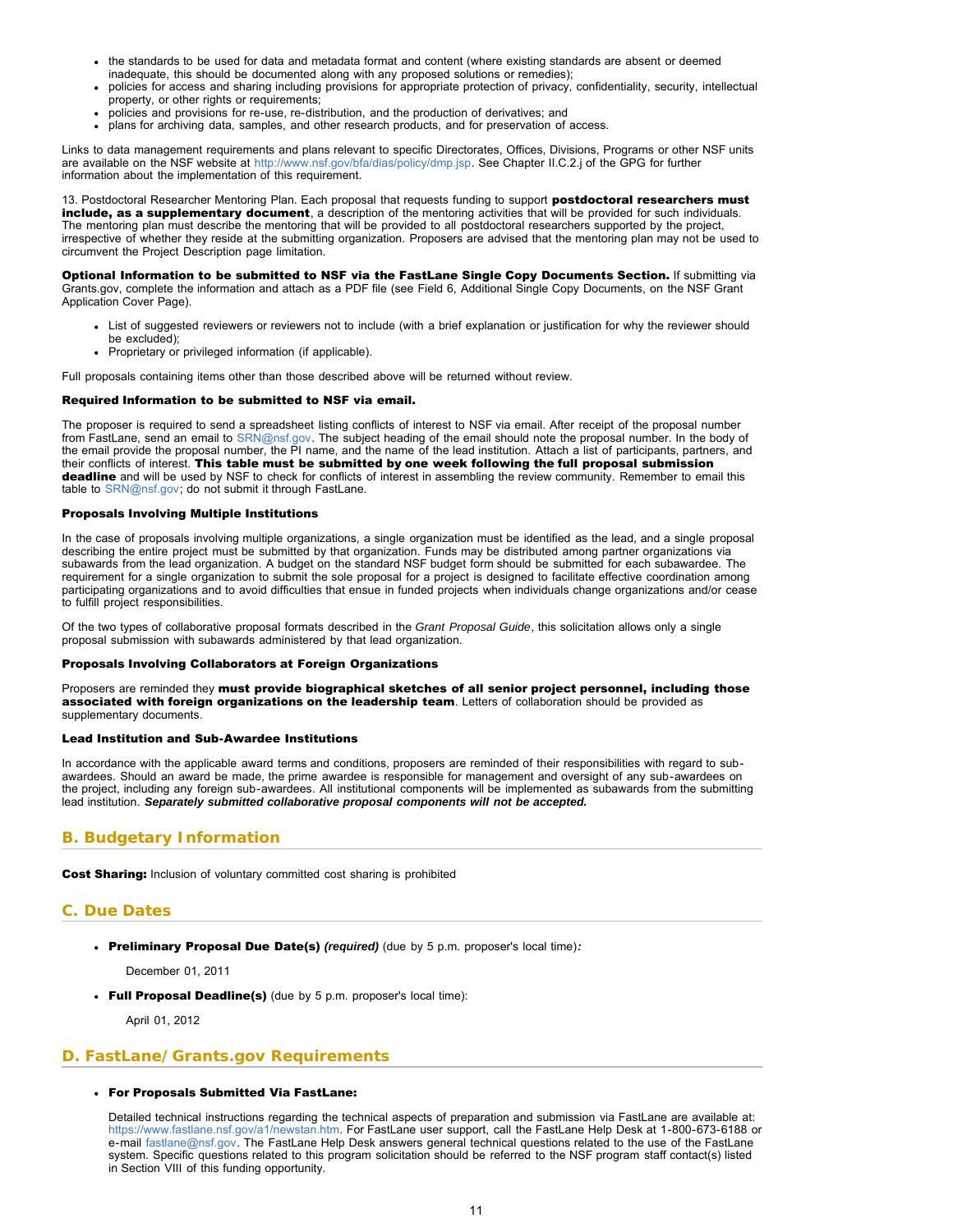*Submission of Electronically Signed Cover Sheets.* The Authorized Organizational Representative (AOR) must electronically sign the proposal Cover Sheet to submit the required proposal certifications (see Chapter II, Section C of the Grant Proposal Guide for a listing of the certifications). The AOR must provide the required electronic certifications within five working days following the electronic submission of the proposal. Further instructions regarding this process are available on the FastLane Website at: [https://www.fastlane.nsf.gov/fastlane.jsp.](https://www.fastlane.nsf.gov/fastlane.jsp)

### For Proposals Submitted Via Grants.gov:

Before using Grants.gov for the first time, each organization must register to create an institutional profile. Once registered, the applicant's organization can then apply for any federal grant on the Grants.gov website. Comprehensive information about using Grants.gov is available on the Grants.gov Applicant Resources webpage: [http://www07.grants.gov/applicants/app\\_help\\_reso.jsp.](http://www07.grants.gov/applicants/app_help_reso.jsp) In addition, the NSF Grants.gov Application Guide provides additional technical guidance regarding preparation of proposals via Grants.gov. For Grants.gov user support, contact the Grants.gov Contact Center at 1-800-518-4726 or by email: [support@grants.gov](mailto:support@grants.gov). The Grants.gov Contact Center answers general technical questions related to the use of Grants.gov. Specific questions related to this program solicitation should be referred to the NSF program staff contact(s) listed in Section VIII of this solicitation.

*Submitting the Proposal:* Once all documents have been completed, the Authorized Organizational Representative (AOR) must submit the application to Grants.gov and verify the desired funding opportunity and agency to which the application is submitted. The AOR must then sign and submit the application to Grants.gov. The completed application will be transferred to the NSF FastLane system for further processing.

# <span id="page-11-0"></span>**VI. NSF PROPOSAL PROCESSING AND REVIEW PROCEDURES**

Proposals received by NSF are assigned to the appropriate NSF program for acknowledgement and, if they meet NSF requirements, for review. All proposals are carefully reviewed by a scientist, engineer, or educator serving as an NSF Program Officer, and usually by three to ten other persons outside NSF either as *ad hoc* reviewers, panelists, or both, who are experts in the particular fields represented by the proposal. These reviewers are selected by Program Officers charged with oversight of the review process. Proposers are invited to suggest names of persons they believe are especially well qualified to review the proposal and/or persons they would prefer not review the proposal. These suggestions may serve as one source in the reviewer selection process at the Program Officer's discretion. Submission of such names, however, is optional. Care is taken to ensure that reviewers have no conflicts of interest with the proposal. In addition, Program Officers may obtain comments from site visits before recommending final action on proposals. Senior NSF staff further review recommendations for awards. A flowchart that depicts the entire NSF proposal and award process (and associated timeline) is included in the GPG as [Exhibit III-1.](http://www.nsf.gov/pubs/policydocs/pappguide/nsf13001/gpg_3ex1.pdf)

A comprehensive description of the Foundation's merit review process is available on the NSF website at: [http://nsf.gov/bfa/dias/policy/merit\\_review/.](http://nsf.gov/bfa/dias/policy/merit_review/)

Proposers should also be aware of core strategies that are essential to the fulfillment of NSF's mission, as articulated in *[Empowering the Nation Through Discovery and Innovation: NSF Strategic Plan for Fiscal Years \(FY\) 2011-2016](http://www.nsf.gov/news/strategicplan/nsfstrategicplan_2011_2016.pdf)*. These strategies are integrated in the program planning and implementation process, of which proposal review is one part. NSF's mission is particularly well-implemented through the integration of research and education and broadening participation in NSF programs, projects, and activities.

One of the core strategies in support of NSF's mission is to foster integration of research and education through the programs, projects and activities it supports at academic and research institutions. These institutions provide abundant opportunities where individuals may concurrently assume responsibilities as researchers, educators, and students, and where all can engage in joint efforts that infuse education with the excitement of discovery and enrich research through the variety of learning perspectives.

Another core strategy in support of NSF's mission is broadening opportunities and expanding participation of groups, institutions, and geographic regions that are underrepresented in STEM disciplines, which is essential to the health and vitality of science and engineering. NSF is committed to this principle of diversity and deems it central to the programs, projects, and activities it considers and supports.

# <span id="page-11-1"></span>**A. Merit Review Principles and Criteria**

The National Science Foundation strives to invest in a robust and diverse portfolio of projects that creates new knowledge and enables breakthroughs in understanding across all areas of science and engineering research and education. To identify which projects to support, NSF relies on a merit review process that incorporates consideration of both the technical aspects of a proposed project and its potential to contribute more broadly to advancing NSF's mission "to promote the progress of science; to advance the national health, prosperity, and welfare; to secure the national defense; and for other purposes." NSF makes every effort to conduct a fair, competitive, transparent merit review process for the selection of projects.

### 1. Merit Review Principles

These principles are to be given due diligence by PIs and organizations when preparing proposals and managing projects, by reviewers when reading and evaluating proposals, and by NSF program staff when determining whether or not to recommend proposals for funding and while overseeing awards. Given that NSF is the primary federal agency charged with nurturing and supporting excellence in basic research and education, the following three principles apply:

- All NSF projects should be of the highest quality and have the potential to advance, if not transform, the frontiers of knowledge
- NSF projects, in the aggregate, should contribute more broadly to achieving societal goals. These "Broader Impacts" may be accomplished through the research itself, through activities that are directly related to specific research projects, or through activities that are supported by, but are complementary to, the project. The project activities may be based on previously established and/or innovative methods and approaches, but in either case must be well justified.
- Meaningful assessment and evaluation of NSF funded projects should be based on appropriate metrics, keeping in mind the likely correlation between the effect of broader impacts and the resources provided to implement projects. If the size of the activity is limited, evaluation of that activity in isolation is not likely to be meaningful. Thus, assessing the effectiveness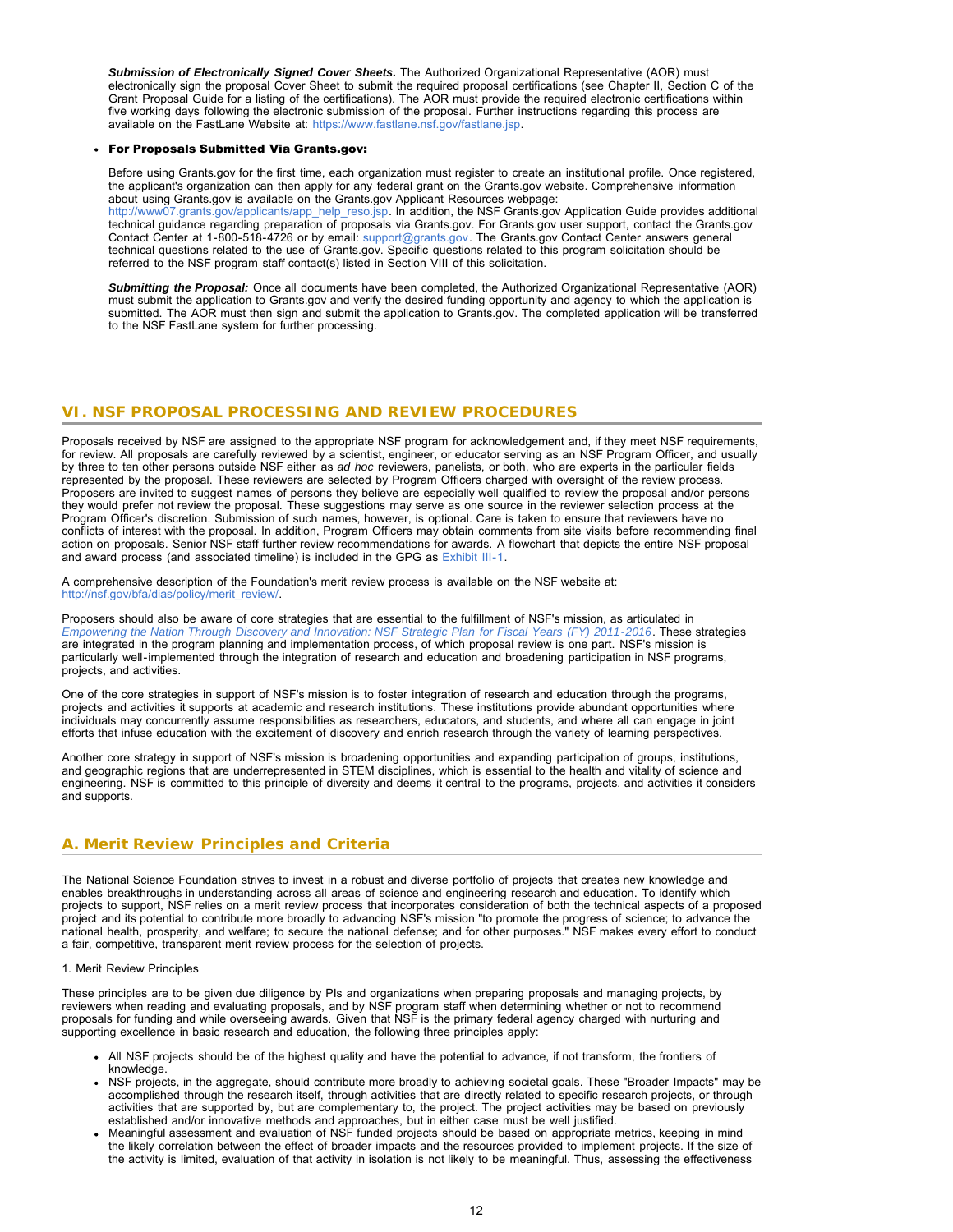of these activities may best be done at a higher, more aggregated, level than the individual project.

With respect to the third principle, even if assessment of Broader Impacts outcomes for particular projects is done at an aggregated level, PIs are expected to be accountable for carrying out the activities described in the funded project. Thus, individual projects should include clearly stated goals, specific descriptions of the activities that the PI intends to do, and a plan in place to document the outputs of those activities.

These three merit review principles provide the basis for the merit review criteria, as well as a context within which the users of the criteria can better understand their intent.

#### 2. Merit Review Criteria

All NSF proposals are evaluated through use of the two National Science Board approved merit review criteria. In some instances, however, NSF will employ additional criteria as required to highlight the specific objectives of certain programs and activities.

The two merit review criteria are listed below. Both criteria are to be given full consideration during the review and decisionmaking processes; each criterion is necessary but neither, by itself, is sufficient. Therefore, proposers must fully address both criteria. ([GPG Chapter II.C.2.d.i.](http://www.nsf.gov/pubs/policydocs/pappguide/nsf13001/gpg_2.jsp#IIC2di) contains additional information for use by proposers in development of the Project Description section of the proposal.) Reviewers are strongly encouraged to review the criteria, including [GPG Chapter II.C.2.d.i.,](http://www.nsf.gov/pubs/policydocs/pappguide/nsf13001/gpg_2.jsp#IIC2di) prior to the review of a proposal.

When evaluating NSF proposals, reviewers will be asked to consider what the proposers want to do, why they want to do it, how they plan to do it, how they will know if they succeed, and what benefits could accrue if the project is successful. These issues apply both to the technical aspects of the proposal and the way in which the project may make broader contributions. To that end, reviewers will be asked to evaluate all proposals against two criteria:

- Intellectual Merit: The Intellectual Merit criterion encompasses the potential to advance knowledge; and
- **Broader Impacts:** The Broader Impacts criterion encompasses the potential to benefit society and contribute to the achievement of specific, desired societal outcomes.

The following elements should be considered in the review for both criteria:

- 1. What is the potential for the proposed activity to
	- a. Advance knowledge and understanding within its own field or across different fields (Intellectual Merit); and b. Benefit society or advance desired societal outcomes (Broader Impacts)?
- 2. To what extent do the proposed activities suggest and explore creative, original, or potentially transformative concepts? 3. Is the plan for carrying out the proposed activities well-reasoned, well-organized, and based on a sound rationale? Does the plan incorporate a mechanism to assess success?
- 4. How well qualified is the individual, team, or organization to conduct the proposed activities?
- 5. Are there adequate resources available to the PI (either at the home organization or through collaborations) to carry out the proposed activities?

Broader impacts may be accomplished through the research itself, through the activities that are directly related to specific research projects, or through activities that are supported by, but are complementary to, the project. NSF values the advancement of scientific knowledge and activities that contribute to achievement of societally relevant outcomes. Such outcomes include, but are not limited to: full participation of women, persons with disabilities, and underrepresented minorities in science, technology, engineering, and mathematics (STEM); improved STEM education and educator development at any level; increased public scientific literacy and public engagement with science and technology; improved well-being of individuals in society; development of a diverse, globally competitive STEM workforce; increased partnerships between academia, industry, and others; improved national security; increased economic competitiveness of the United States; and enhanced infrastructure for research and education.

Proposers are reminded that reviewers will also be asked to review the Data Management Plan and the Postdoctoral Researcher Mentoring Plan, as appropriate.

All NSF proposals are evaluated through use of the two National Science Board (NSB)-approved merit review criteria: intellectual merit and the broader impacts of the proposed effort. In some instances, however, NSF will employ additional criteria as required to highlight the specific objectives of certain programs and activities.

The two NSB-approved merit review criteria are listed below. The criteria include considerations that help define them. These considerations are suggestions and not all will apply to any given proposal. While proposers must address both merit review criteria, reviewers will be asked to address only those considerations that are relevant to the proposal being considered and for which the reviewer is qualified to make judgements.

### What is the intellectual merit of the proposed activity?

How important is the proposed activity to advancing knowledge and understanding within its own field or across different fields? How well qualified is the proposer (individual or team) to conduct the project? (If appropriate, the reviewer will comment on the quality of the prior work.) To what extent does the proposed activity suggest and explore creative, original, or potentially transformative concepts? How well conceived and organized is the proposed activity? Is there sufficient access to resources?

#### What are the broader impacts of the proposed activity?

How well does the activity advance discovery and understanding while promoting teaching, training, and learning? How well does the proposed activity broaden the participation of underrepresented groups (e.g., gender, ethnicity, disability, geographic, etc.)? To what extent will it enhance the infrastructure for research and education, such as facilities, instrumentation, networks, and partnerships? Will the results be disseminated broadly to enhance scientific and technological understanding? What may be the benefits of the proposed activity to society?

Examples illustrating activities likely to demonstrate broader impacts are available electronically on the NSF website at: <http://www.nsf.gov/pubs/gpg/broaderimpacts.pdf>.

Mentoring activities provided to postdoctoral researchers supported on the project, as described in a one-page supplementary document, will be evaluated under the Broader Impacts criterion.

#### Additional Solicitation Specific Review Criteria

Preliminary proposals, full proposals and site visits will be reviewed using the standard NSF review criteria described above. Within the intellectual merit and broader impacts criteria, reviewers will also be asked to address the following SRN-specific questions during the various stages of the competition:

1. Preliminary Proposals. Reviewers will be asked to consider the vision and potential impact of the research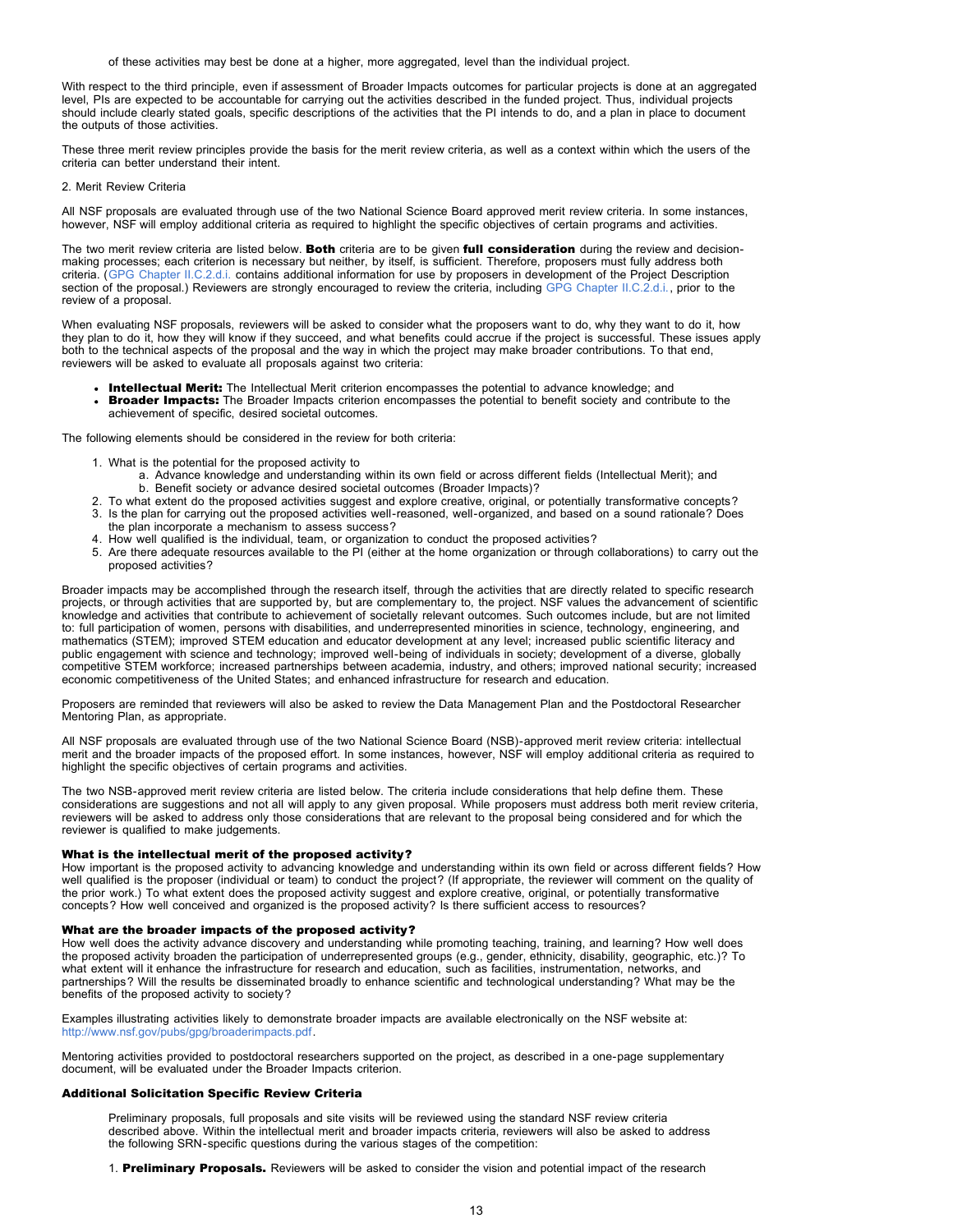proposed, along with the need for the SRN funding mechanism. Questions to be considered include:

- Is the vision for the proposed SRN sufficiently compelling, ambitious and complex to justify the large-scale investment?
- How well do the proposed research and educational activities integrate across NSF-supported disciplines, such as creating new interdisciplinary networks and/or collaborations?
- How well do the proposed activities advance the foundations of sustainability by including a strong conceptual framework that addresses the social, economic, and environmental components?
- Will the proposed SRN advance fundamental scientific and engineering knowledge, as well as address the long-term goal of overcoming barriers to sustainable human well-being and to forging reasoned pathways to a sustainable future?
- Are the approaches proposed for addressing the SRN's theme innovative and flexible enough to permit change as the research proceeds?
- How is the proposed structure and management for the proposed SRN appropriate, if not essential, for the planned network? How do included partners contribute to goals and objectives of the research and educational activities? Does the proposed network leverage existing nodes of research and education such that synergisms are created to enhance the success of the SRN?
- How will the proposed activities advance the development of a workforce skilled in the interdisciplinary scholarship needed to understand and address the complex issues of sustainability?
- Are the plans for education, training, and increasing the participation of underrepresented groups appropriate for the planned network?

2. Full Proposals. In addition to the review criteria that will be addressed in reviewing preliminary proposals (above), reviewers will be asked to consider the integrative nature of the proposed SRN. Questions to be considered include:

- Are there appropriate plans for partner organizations and communities to be meaningfully engaged and participate in an SRN network?
- Does the proposal include a vision and plan for leadership in broadening participation of underrepresented groups and does it articulate a credible commitment to diversity as a means of achieving its overall goals?
- Are the educational activities innovative and do they contribute to the unifying mission of the proposed SRN?
- Are there appropriate plans to promote community participation and engagement through the meaningful exchange of scientific and technical information with external stakeholders such as academic institutions; National Laboratories; museums; federal government; state, local, and tribal government; private industry; non-governmental organizations; and international institutions.
- Does the proposed SRN management team have the vision, experience, and capacity to manage a complex, multifaceted, and innovative enterprise that integrates research, education, diversity and outreach at the network level.

3. Site Visits. The full scope of questions applicable for prior stages in the competition will be within the purview of the site visit team. The site visit team will give special consideration to the management and budget of the proposed SRN and any outstanding issues that were raised during the review process. If the proposed SRN is selected for a site visit, more details will be provided about the site visit requirements.

NSF staff also will give careful consideration to the following in making funding decisions:

#### *Integration of Research and Education*

One of the principal strategies in support of NSF's goals is to foster integration of research and education through the programs, projects, and activities it supports at academic and research institutions. These institutions provide abundant opportunities where individuals may concurrently assume responsibilities as researchers, educators, and students and where all can engage in joint efforts that infuse education with the excitement of discovery and enrich research through the diversity of learning perspectives.

### *Integrating Diversity into NSF Programs, Projects, and Activities*

Broadening opportunities and enabling the participation of all citizens -- women and men, underrepresented minorities, and persons with disabilities -- is essential to the health and vitality of science and engineering. NSF is committed to this principle of diversity and deems it central to the programs, projects, and activities it considers and supports.

# <span id="page-13-0"></span>**B. Review and Selection Process**

Proposals submitted in response to this program solicitation will be reviewed by Ad hoc Review and/or Panel Review.

Reviewers will be asked to formulate a recommendation to either support or decline each proposal. The Program Officer assigned to manage the proposal's review will consider the advice of reviewers and will formulate a recommendation.

After scientific, technical and programmatic review and consideration of appropriate factors, the NSF Program Officer recommends to the cognizant Division Director whether the proposal should be declined or recommended for award. NSF is striving to be able to tell applicants whether their proposals have been declined or recommended for funding within six months. The time interval begins on the deadline or target date, or receipt date, whichever is later. The interval ends when the Division Director accepts the Program Officer's recommendation.

A summary rating and accompanying narrative will be completed and submitted by each reviewer. In all cases, reviews are treated as confidential documents. Verbatim copies of reviews, excluding the names of the reviewers, are sent to the Principal Investigator/Project Director by the Program Officer. In addition, the proposer will receive an explanation of the decision to award or decline funding.

In all cases, after programmatic approval has been obtained, the proposals recommended for funding will be forwarded to the Division of Grants and Agreements for review of business, financial, and policy implications and the processing and issuance of a grant or other agreement. Proposers are cautioned that only a Grants and Agreements Officer may make commitments, obligations or awards on behalf of NSF or authorize the expenditure of funds. No commitment on the part of NSF should be inferred from technical or budgetary discussions with a NSF Program Officer. A Principal Investigator or organization that makes financial or personnel commitments in the absence of a grant or cooperative agreement signed by the NSF Grants and Agreements Officer does so at their own risk.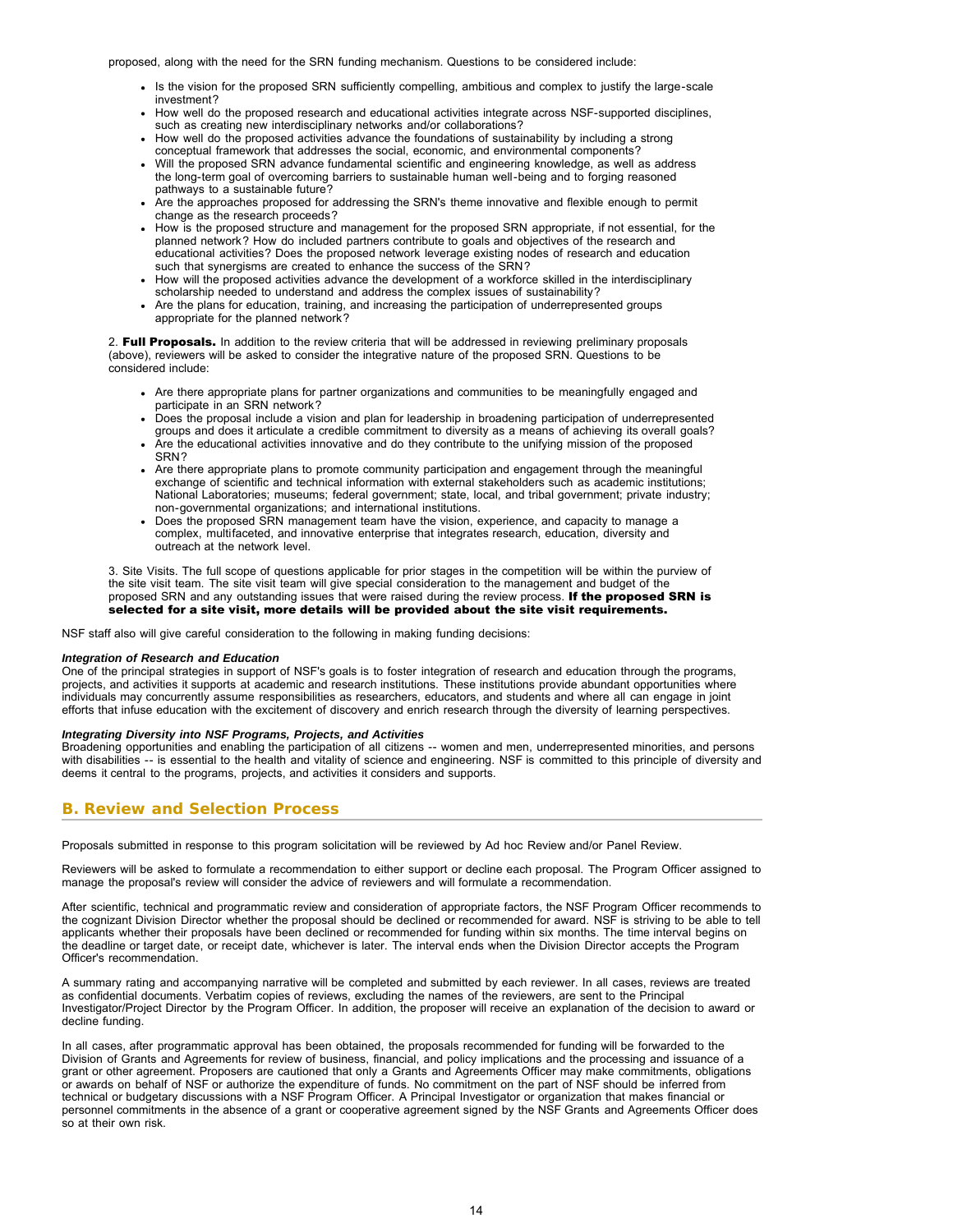# <span id="page-14-1"></span><span id="page-14-0"></span>**A. Notification of the Award**

Notification of the award is made to *the submitting organization* by a Grants Officer in the Division of Grants and Agreements. Organizations whose proposals are declined will be advised as promptly as possible by the cognizant NSF Program administering the program. Verbatim copies of reviews, not including the identity of the reviewer, will be provided automatically to the Principal Investigator. (See Section VI.B. for additional information on the review process.)

# <span id="page-14-2"></span>**B. Award Conditions**

An NSF award consists of: (1) the award letter, which includes any special provisions applicable to the award and any numbered amendments thereto; (2) the budget, which indicates the amounts, by categories of expense, on which NSF has based its support (or otherwise communicates any specific approvals or disapprovals of proposed expenditures); (3) the proposal referenced in the award letter; (4) the applicable award conditions, such as Grant General Conditions (GC-1); \* or Research Terms and Conditions \* and (5) any announcement or other NSF issuance that may be incorporated by reference in the award letter. Cooperative agreements also are administered in accordance with NSF Cooperative Agreement Financial and Administrative Terms and Conditions (CA-FATC) and the applicable Programmatic Terms and Conditions. NSF awards are electronically signed by an NSF Grants and Agreements Officer and transmitted electronically to the organization via e-mail.

\*These documents may be accessed electronically on NSF's Website at [http://www.nsf.gov/awards/managing/award\\_conditions.jsp?](http://www.nsf.gov/awards/managing/award_conditions.jsp?org=NSF) [org=NSF.](http://www.nsf.gov/awards/managing/award_conditions.jsp?org=NSF) Paper copies may be obtained from the NSF Publications Clearinghouse, telephone (703) 292-7827 or by e-mail from [nsfpubs@nsf.gov.](mailto:nsfpubs@nsf.gov)

More comprehensive information on NSF Award Conditions and other important information on the administration of NSF awards is contained in the NSF *Award & Administration Guide* (AAG) Chapter II, available electronically on the NSF Website at [http://www.nsf.gov/publications/pub\\_summ.jsp?ods\\_key=aag.](http://www.nsf.gov/publications/pub_summ.jsp?ods_key=aag)

# <span id="page-14-3"></span>**C. Reporting Requirements**

For all multi-year grants (including both standard and continuing grants), the Principal Investigator must submit an annual project report to the cognizant Program Officer at least 90 days prior to the end of the current budget period. (Some programs or awards require submission of more frequent project reports). Within 90 days following expiration of a grant, the PI also is required to submit a final project report, and a project outcomes report for the general public.

Failure to provide the required annual or final project reports, or the project outcomes report, will delay NSF review and processing of any future funding increments as well as any pending proposals for all identified PIs and co-PIs on a given award. PIs should examine the formats of the required reports in advance to assure availability of required data.

PIs are required to use NSF's electronic project-reporting system, available through Research.gov, for preparation and submission of annual and final project reports. Such reports provide information on accomplishments, project participants (individual and organizational), publications, and other specific products and impacts of the project. Submission of the report via Research.gov constitutes certification by the PI that the contents of the report are accurate and complete. The project outcomes report also must be prepared and submitted using Research.gov. This report serves as a brief summary, prepared specifically for the public, of the nature and outcomes of the project. This report will be posted on the NSF website exactly as it is submitted by the PI.

More comprehensive information on NSF Reporting Requirements and other important information on the administration of NSF awards is contained in the NSF *Award & Administration Guide* (AAG) Chapter II, available electronically on the NSF Website at [http://www.nsf.gov/publications/pub\\_summ.jsp?ods\\_key=aag.](http://www.nsf.gov/publications/pub_summ.jsp?ods_key=aag)

# <span id="page-14-4"></span>**VIII. AGENCY CONTACTS**

*Please note that the program contact information is current at the time of publishing. See program website for any updates to the points of contact.*

General inquiries regarding this program should be made to:

- Sarah L. Ruth, telephone: (703) 292-8521, email: [srn@nsf.gov](mailto:srn@nsf.gov)
- Bruce K. Hamilton, telephone: (703) 292-8320, email: [srn@nsf.gov](mailto:srn@nsf.gov)
- Alan J. Tessier, telephone: (703) 292-8481, email: [srn@nsf.gov](mailto:srn@nsf.gov)
- Krishna Kant, telephone: (703) 292-8950, email: [srn@nsf.gov](mailto:srn@nsf.gov)
- Alphonse T. DeSena, telephone: (703) 292-5106, email: [srn@nsf.gov](mailto:srn@nsf.gov)
- Haiyan Cai, telephone: (703) 292-4777, email: [srn@nsf.gov](mailto:srn@nsf.gov)
- David McGinnis, telephone: (703) 292-7307, email: [srn@nsf.gov](mailto:srn@nsf.gov)
- Carleen F. Maitland, telephone: (703) 292-7225, email: [srn@nsf.gov](mailto:srn@nsf.gov)
- Anna M. Kerttula de Echave, telephone: (703) 292-7432, email: [srn@nsf.gov](mailto:srn@nsf.gov)
- Sarah Ruth, telephone: (703) 292-8521, email: [sruth@nsf.gov](mailto:sruth@nsf.gov)

For questions related to the use of FastLane, contact: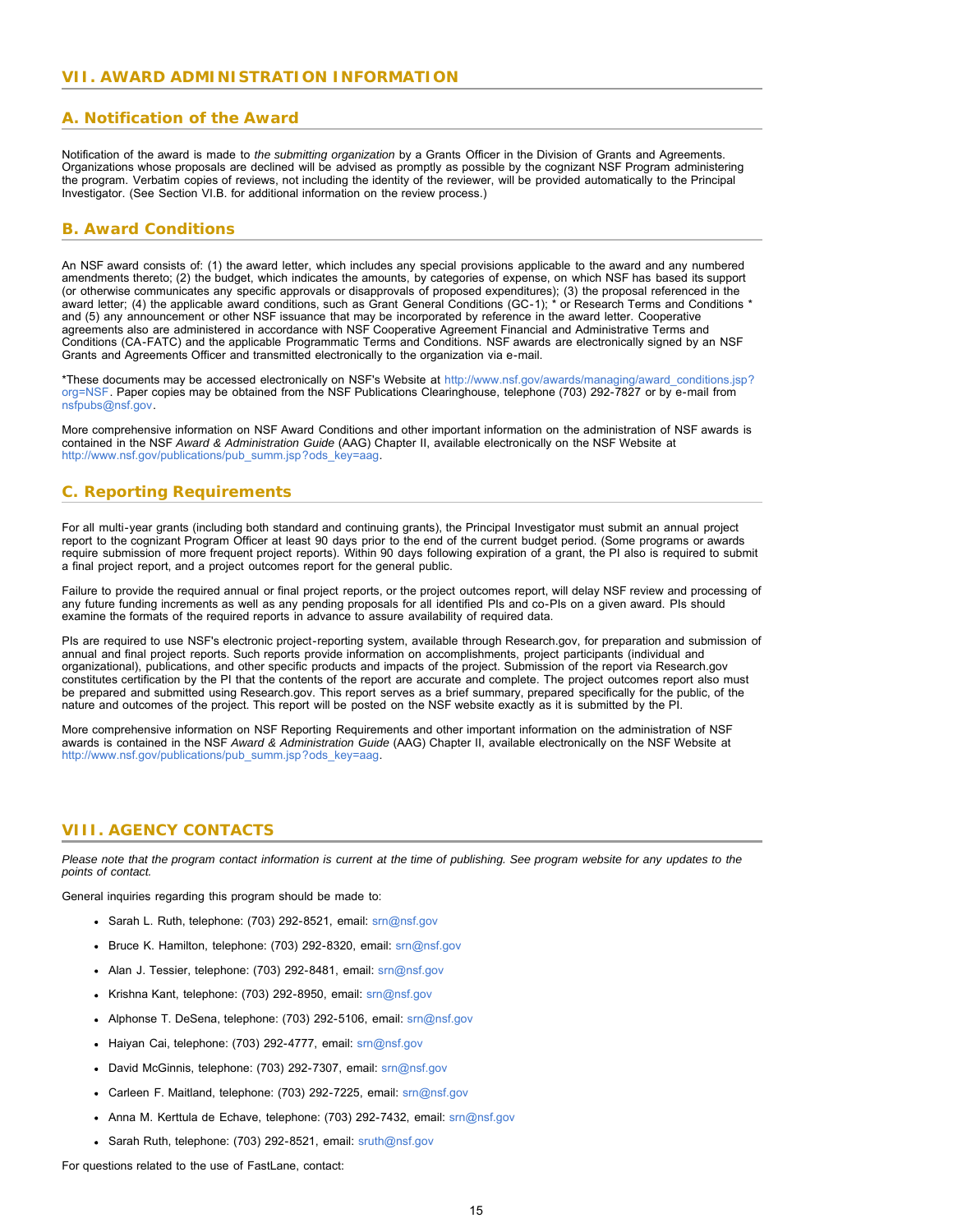FastLane Help Desk, telephone: 1-800-673-6188; e-mail: [fastlane@nsf.gov.](mailto:fastlane@nsf.gov)

For questions relating to Grants.gov contact:

Grants.gov Contact Center: If the Authorized Organizational Representatives (AOR) has not received a confirmation message from Grants.gov within 48 hours of submission of application, please contact via telephone: 1-800-518-4726; email: [support@grants.gov.](mailto:support@grants.gov)

Questions regarding the Sustainability Research Network solicitation should be sent to [SRN@NSF.GOV.](mailto:SRN@NSF.GOV)

-----

A proposed new SRN solicitation is being prepared. If this new solicitation is approved, it is expected that it will be posted in fall 2013 with a full proposal deadline during winter 2014. No preliminary proposals are planned.

# <span id="page-15-0"></span>**IX. OTHER INFORMATION**

The NSF website provides the most comprehensive source of information on NSF Directorates (including contact information), programs and funding opportunities. Use of this website by potential proposers is strongly encouraged. In addition, "My NSF" is an information-delivery system designed to keep potential proposers and other interested parties apprised of new NSF funding opportunities and publications, important changes in proposal and award policies and procedures, and upcoming NSF [Grants](http://www.nsf.gov/bfa/dias/policy/outreach.jsp) [Conferences.](http://www.nsf.gov/bfa/dias/policy/outreach.jsp) Subscribers are informed through e-mail or the user's Web browser each time new publications are issued that match their identified interests. "My NSF" also is available on NSF's website at [http://www.nsf.gov/mynsf/.](http://www.nsf.gov/mynsf/)

Grants.gov provides an additional electronic capability to search for Federal government-wide grant opportunities. NSF funding opportunities may be accessed via this new mechanism. Further information on Grants.gov may be obtained at [http://www.grants.gov.](http://www.grants.gov/)

# **ABOUT THE NATIONAL SCIENCE FOUNDATION**

The National Science Foundation (NSF) is an independent Federal agency created by the National Science Foundation Act of 1950, as amended (42 USC 1861-75). The Act states the purpose of the NSF is "to promote the progress of science; [and] to advance the national health, prosperity, and welfare by supporting research and education in all fields of science and engineering."

NSF funds research and education in most fields of science and engineering. It does this through grants and cooperative agreements to more than 2,000 colleges, universities, K-12 school systems, businesses, informal science organizations and other research organizations throughout the US. The Foundation accounts for about one-fourth of Federal support to academic institutions for basic research.

NSF receives approximately 55,000 proposals each year for research, education and training projects, of which approximately 11,000 are funded. In addition, the Foundation receives several thousand applications for graduate and postdoctoral fellowships. The agency operates no laboratories itself but does support National Research Centers, user facilities, certain oceanographic vessels and Arctic and Antarctic research stations. The Foundation also supports cooperative research between universities and industry, US participation in international scientific and engineering efforts, and educational activities at every academic level.

*Facilitation Awards for Scientists and Engineers with Disabilities* provide funding for special assistance or equipment to enable persons with disabilities to work on NSF-supported projects. See Grant Proposal Guide Chapter II, Section D.2 for instructions regarding preparation of these types of proposals.

The National Science Foundation has Telephonic Device for the Deaf (TDD) and Federal Information Relay Service (FIRS) capabilities that enable individuals with hearing impairments to communicate with the Foundation about NSF programs, employment or general information. TDD may be accessed at (703) 292-5090 and (800) 281-8749, FIRS at (800) 877-8339.

The National Science Foundation Information Center may be reached at (703) 292-5111.

The National Science Foundation promotes and advances scientific progress in the United States by competitively awarding grants and cooperative agreements for research and education in the sciences, mathematics, and engineering.

To get the latest information about program deadlines, to download copies of NSF publications, and to access abstracts of awards, visit the NSF Website at [http://www.nsf.gov](http://www.nsf.gov/)

| • Location:                                            | 4201 Wilson Blvd. Arlington, VA 22230 |
|--------------------------------------------------------|---------------------------------------|
| • For General Information<br>(NSF Information Center): | (703) 292-5111                        |
| • TDD (for the hearing-impaired):                      | (703) 292-5090                        |
| • To Order Publications or Forms:                      |                                       |
| Send an e-mail to:                                     | nsfpubs@nsf.gov                       |
| or telephone:                                          | (703) 292-7827                        |
| • To Locate NSF Employees:                             | (703) 292-5111                        |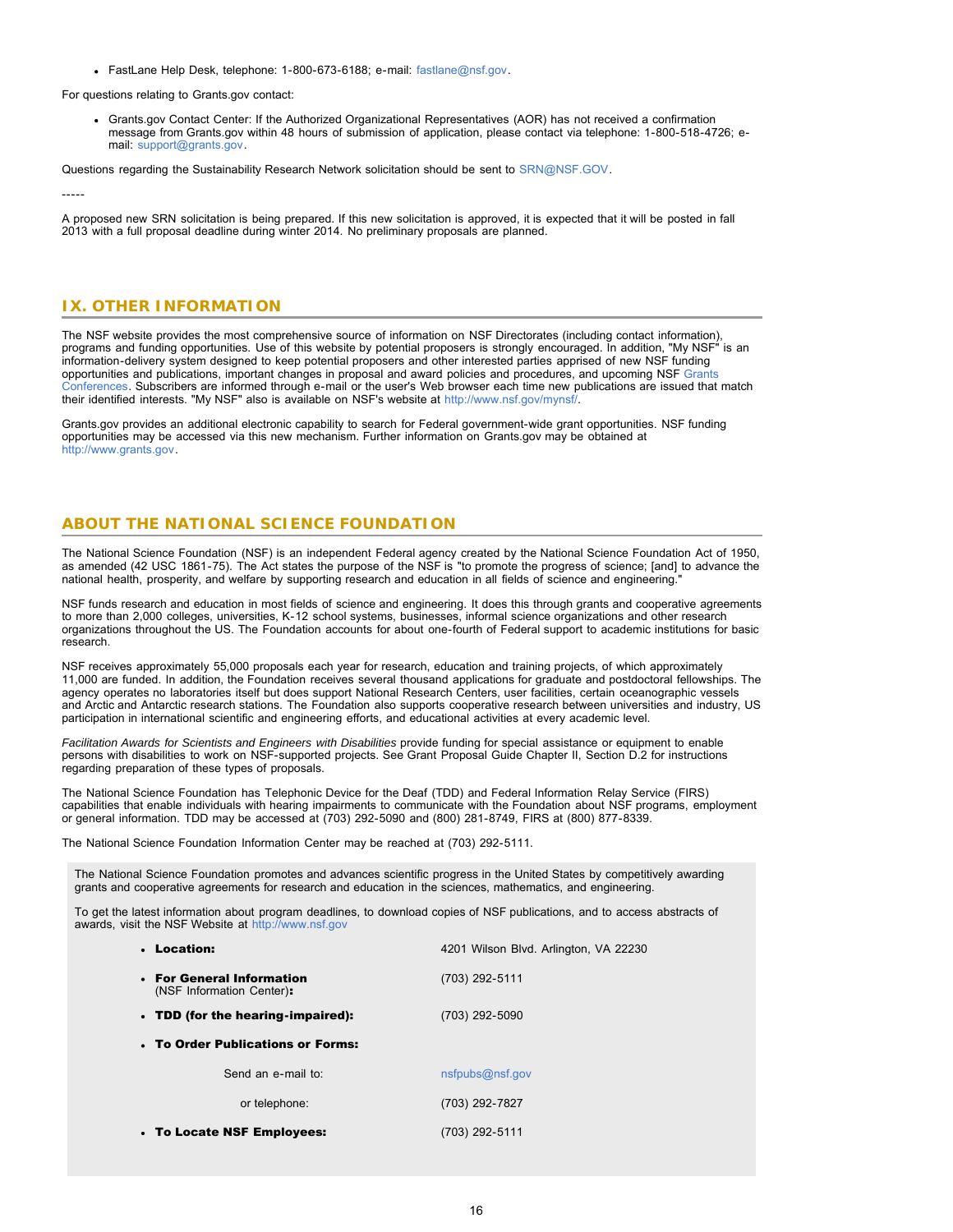# **PRIVACY ACT AND PUBLIC BURDEN STATEMENTS**

The information requested on proposal forms and project reports is solicited under the authority of the National Science Foundation Act of 1950, as amended. The information on proposal forms will be used in connection with the selection of qualified proposals; and project reports submitted by awardees will be used for program evaluation and reporting within the Executive Branch and to Congress. The information requested may be disclosed to qualified reviewers and staff assistants as part of the proposal review process; to proposer institutions/grantees to provide or obtain data regarding the proposal review process, award decisions, or the administration of awards; to government contractors, experts, volunteers and researchers and educators as necessary to complete assigned work; to other government agencies or other entities needing information regarding applicants or nominees as part of a joint application review process, or in order to coordinate programs or policy; and to another Federal agency, court, or party in a court or Federal administrative proceeding if the government is a party. Information about Principal Investigators may be added to the Reviewer file and used to select potential candidates to serve as peer reviewers or advisory committee members. See Systems of Records, [NSF-50,](http://www.nsf.gov/policies/SOR_PA_NSF-50_Principal_Investigator_Proposal_File.pdf) "Principal Investigator/Proposal File and Associated Records," 69 Federal Register 26410 (May 12, 2004), and [NSF-51,](http://www.nsf.gov/policies/SOR_PA_NSF-51_Reviewer_Proposal_File.pdf) "Reviewer/Proposal File and Associated Records," 69 Federal Register 26410 (May 12, 2004). Submission of the information is voluntary. Failure to provide full and complete information, however, may reduce the possibility of receiving an award.

An agency may not conduct or sponsor, and a person is not required to respond to, an information collection unless it displays a valid Office of Management and Budget (OMB) control number. The OMB control number for this collection is 3145-0058. Public reporting burden for this collection of information is estimated to average 120 hours per response, including the time for reviewing instructions. Send comments regarding the burden estimate and any other aspect of this collection of information, including suggestions for reducing this burden, to:

Suzanne H. Plimpton Reports Clearance Officer Office of the General Counsel National Science Foundation Arlington, VA 22230

# <span id="page-16-0"></span>**X. APPENDIX**

### Sustainability Frequently Asked Questions (SRN FAQ's)

### 1. What is the difference between a SRN and a Center, such as a STC or an ERC?

#### Answer:

A Center

- Does not require a network framework to be successful, although sometimes they do
- Can be largely within a discipline reaching out to others for research progress, but based strongly from the framework of an existing discipline, or can be a set of closely aligned disciplines

A SRN

- Requires a network framework, showing the links amongst elements, nodes, people, and institutions
- Requires a highly interdisciplinary approach where the research directions derive from the synergism of research questions and approaches
- Requires specific strong inclusion of human dimensions of sustainability: well-being, impacts and adaptation of people, their social and economic constructs

### 2. We want to start a degree program in Sustainability. Can this be part of our SRN?

Answer: The focus of SRNs is research. Designing a new degree program would not be the primary focus of a SRN, although the educational component might include some new curriculum.

#### 3. Must our SRN include aspects of both social science and economics?

Answer: SRNs are expected to advance the foundations of sustainability by including a strong conceptual framework that addresses the social, economic, and environmental components. See review criteria.

### 4. Is SRN funding for only 5 years or is there a chance for renewal of funding beyond the 5 year award?

Answer: Initial SRN awards will be for 5 years' duration. Awardees should plan on only 5 years of funding, since the availability of funds after that time period is unpredictable.

#### 5. Should I submit a budget with my preliminary proposal?

Answer: No, you should not submit a budget with your preliminary proposal.

6. I In the RFP it says "Biographical Sketches are only required for the SRN Director and the members of the leadership team, which comprises up to 3 senior personnel per institution." The SRN Director is on the Leadership Team, but is the SRN Director included in the 3 senior personnel per institution limit?

Answer: Yes, the SRN Director is included in the 3 senior personnel per institution limit.